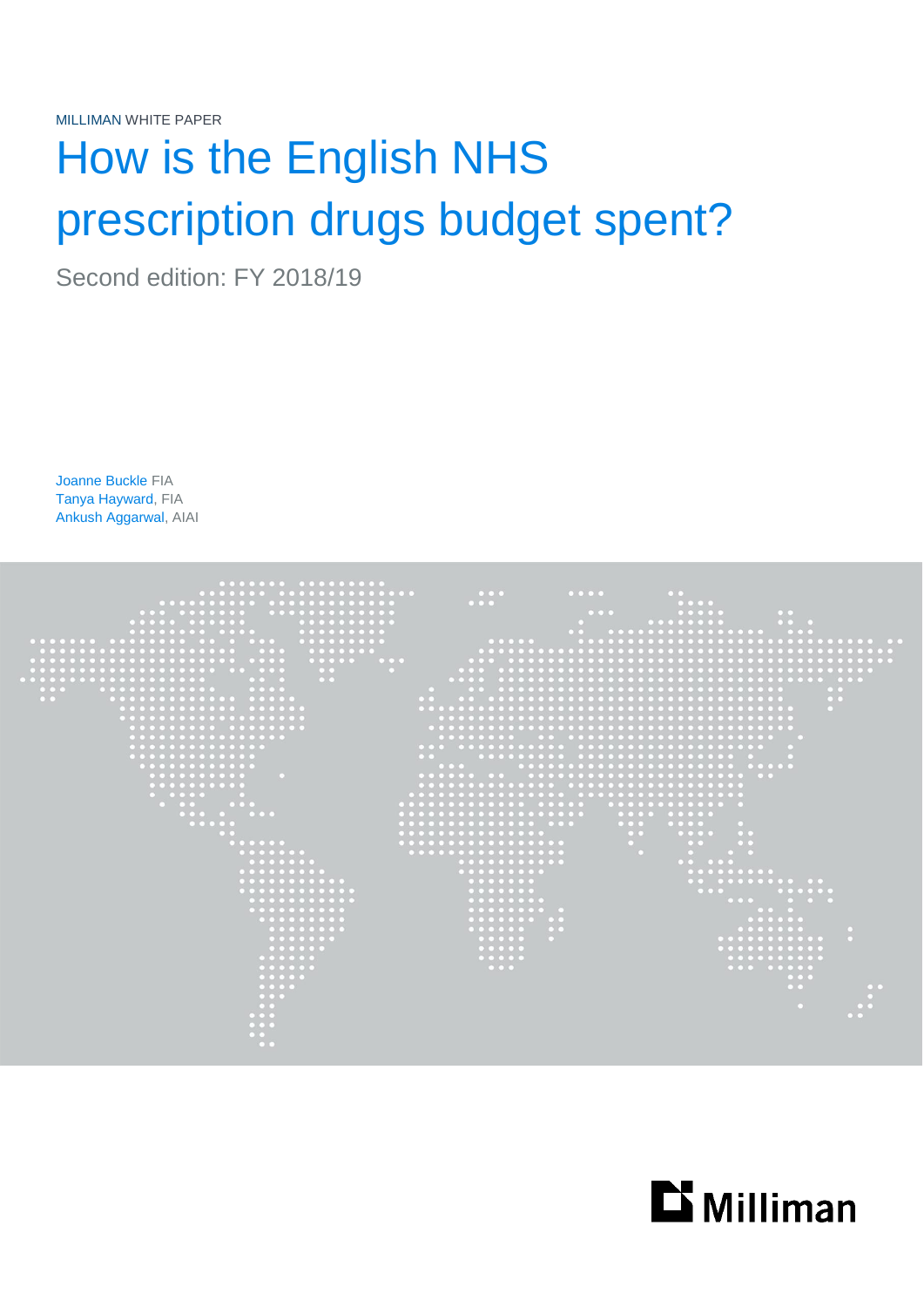# **Table of Contents**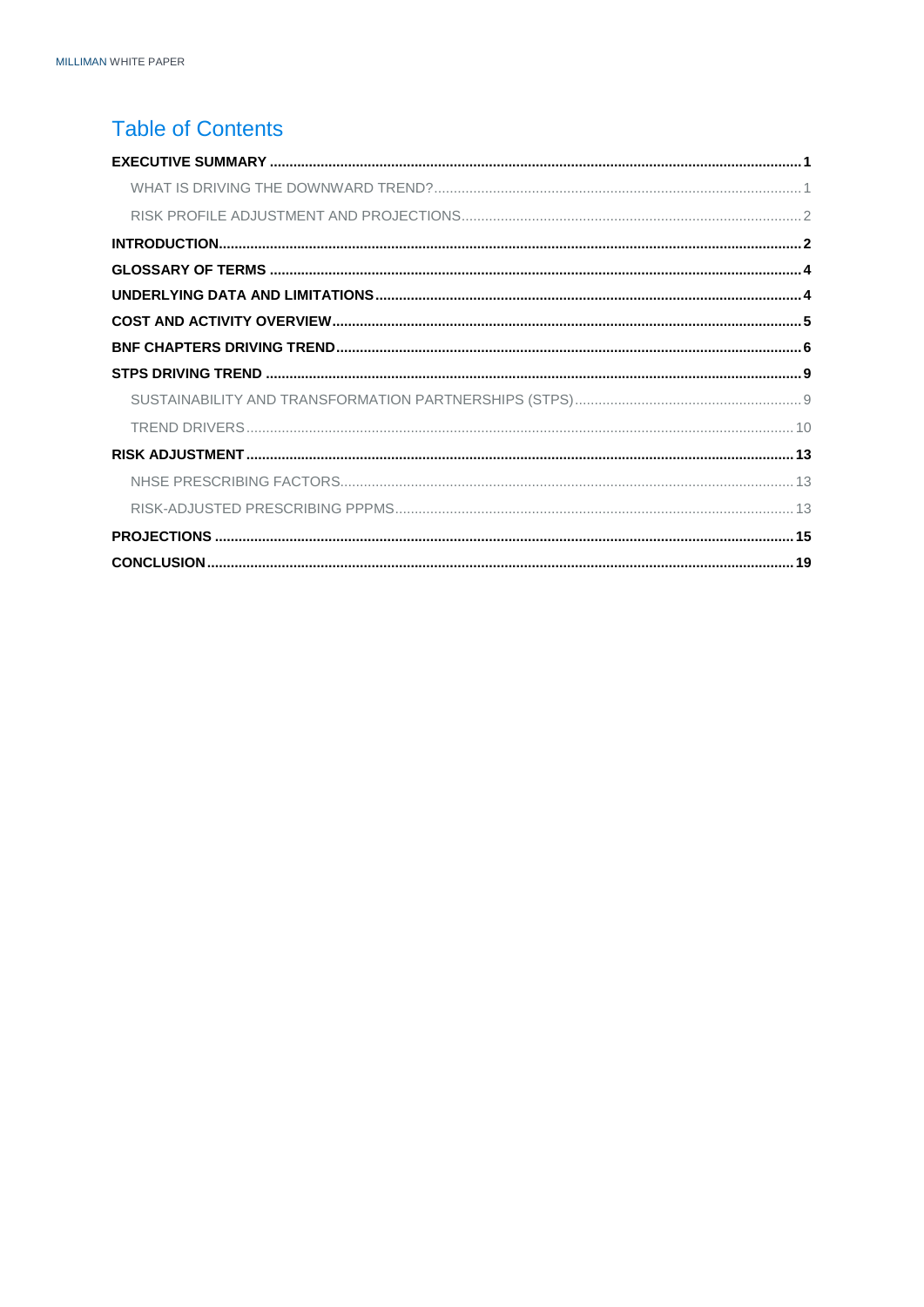# <span id="page-2-0"></span>Executive summary

In May 2019, we presented an analysis on prescription drug costs and activity for NHS England<sup>1</sup> for financial year (FY) 2017/18 versus FY 2016/17. In this second edition report, we provide an updated view of NHSE prescription drug costs for FY 2018/19.

In FY2018/19, NHS England (NHSE) spent £7.99 billion on prescription drugs prescribed by general practitioners (GPs) to their patients. This level of expenditure has decreased by nearly 2.68% from FY 2017/18.

In Figure 1, we compare the trends for the three most recent financial year periods. Our analysis focuses on trends per person per month (PPPM) to standardise for population size changes between the comparison years. Overall, we observe a larger decrease in the prescription drug PPPM as compared to the previous year's trend. This is driven by a decrease in total prescription drug spending and offset by an increase in the population size.

| Component               | FY 2016/17 | FY 2017/18 | FY 2018/19 | FY 2016/17 to<br>FY 2017/18 | FY 2017/18 to<br>FY 2018/19 |
|-------------------------|------------|------------|------------|-----------------------------|-----------------------------|
| <b>TOTAL FIGURES</b>    |            |            |            | <b>TREND</b>                | <b>TREND</b>                |
| Total cost (£ millions) | 8.283.82   | 8.209.51   | 7.989.41   | $-0.90\%$                   | $-2.68%$                    |
| <b>Total lives</b>      | 57,880,736 | 58.672.414 | 59,370,620 | $1.37\%$                    | 1.19%                       |
| Total cost PPPM (£)     | 11.93      | 11.66      | 11.21      | $-2.23%$                    | $-3.83%$                    |

#### **FIGURE 1: OVERVIEW, FY 2016/17, FY 2017/18 AND FY 2018/19**

In this version of the report, we have used population data from the NHS Digital website, whereas previously we used population data from the Office for National Statistics (ONS). The PPPM trend for FY 2016/17 to FY 2017/18 was reported as -1.7% in the previous report, while using the NHS Digital population data yields a PPPM trend of -2.2% over the same period. Further detail on this methodology change is included in the 'Underlying data and limitations' section of this report.

In this actuarial report, we investigate the drivers of the PPPM trend at a drug class and regional level using actuarial principles. The data and findings are interesting and certainly invite additional research into issues such as how different population risk profiles in different regions are expected to affect prescription drug costs, and how we can expect these costs to change over time, given expected changes in the population size and structure.

These insights can help stakeholders with experience analysis and planning by identifying cost and utilisation drivers on a population risk-adjusted basis as well as having a view of how demand may develop over the projection period.

### <span id="page-2-1"></span>**WHAT IS DRIVING THE DOWNWARD TREND?**

Similar to the previous report, the reduction in prescription drug expenditure is driven by a combination of lower average costs and lower levels of activity. The average cost per item has decreased by 3.83% while items per 1,000 lives has decreased by 0.92% from FY 2017/18 to 2018/19. Decreases in these components are slightly offset by the 1.19% increase in the English population size.

The majority of primary prescription drug spend in FY 2018/19—close to 60%—has gone to treating central nervous system, endocrine, cardiovascular and respiratory conditions. The PPPM costs for central nervous system, endocrine and respiratory conditions have decreased, largely driven by a reduction in the average cost per item. This is consistent with the trend observed for the previous year. The PPPM cost for cardiovascular conditions has increased by 2.7%, driven by a 3.2% increase in the average cost per item, with 'anticoagulants and protamine' being the main drug type driving the upward PPPM trend.

We have analysed cost and activity by Sustainability and Transformation Partnership (STP) areas to understand trends at a regional level and to reflect the regional level at which planning decisions are going to be made

<sup>1</sup> Buckle, J., Hayward, T., Aggarwal, A., & Chakravarty, L. (20 May 2019). How Is the English NHS Prescription Drugs Budget Spent? Milliman White Paper. Retrieved 1 October 2019 from [http://assets.milliman.com/ektron/How\\_is\\_the\\_English\\_NHS\\_prescription\\_drugs\\_budget\\_spent\\_20190517.pdf?lng=2060.](http://assets.milliman.com/ektron/How_is_the_English_NHS_prescription_drugs_budget_spent_20190517.pdf?lng=2060)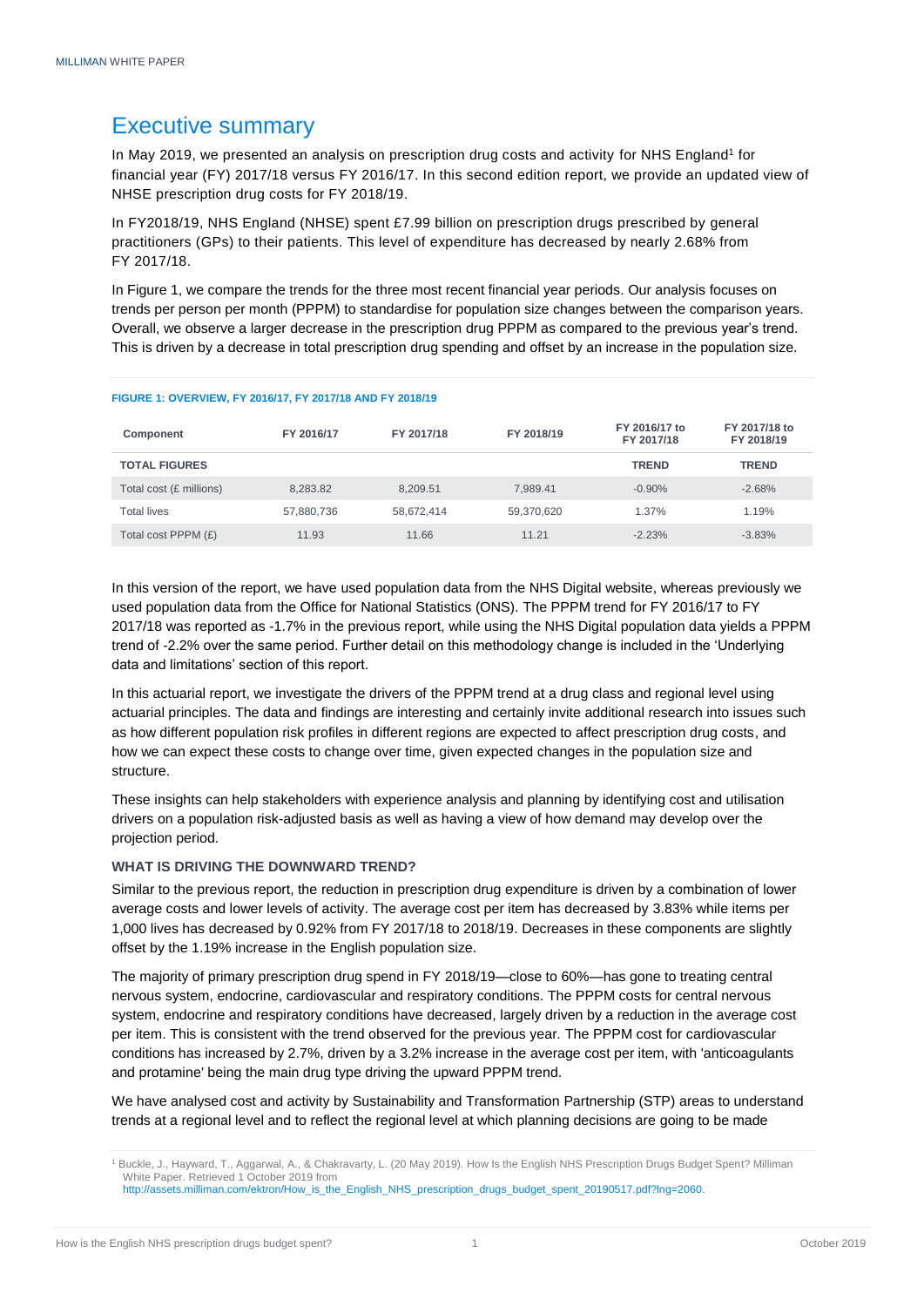moving forward. All the STPs have experienced PPPM decreases (ranging from 2.4% to 6.5%). In the previous report, all STPs experienced PPPM decreases or slight increases, except for Lancashire and South Cumbria STP, which had a PPPM increase of 7.7%. However, in the current year, all STPs have experienced PPPM decreases.

#### <span id="page-3-0"></span>**RISK PROFILE ADJUSTMENT AND PROJECTIONS**

To enhance our trend analysis, we calculated risk-adjusted PPPMs for each STP to determine what PPPM we 'expect' based on each STP's risk profile compared to the English average. This insight allows us to identify STPs with lower-risk or higher-risk profiles compared to the average population and to identify STPs with lower or higher actual PPPM costs than expected based on the risk adjustment.

Lastly, using all of the above, we projected total and PPPM prescription drug costs over a five-year period under various trend scenarios to illustrate how changes in these trends and the population size and structure may change this area of NHS spend compared to the current experience.

### <span id="page-3-1"></span>**Introduction**

In the financial year (FY) 2017/18, the total healthcare budget for NHS England was £110 billion<sup>2</sup> and in FY 2018/19, the budget increased to £114 billion.<sup>3</sup> NHS England receives the majority of the budget for health, approximately 88.1%, to deliver healthcare services across the population. In the 'Fair Shares – A Guide to NHS Allocations'<sup>4</sup> for FY 2017/18, <sup>5</sup> NHSE reports that it allocates approximately 68.0% of its budget to clinical commissioning groups (CCGs), and, of this, 11.6% is spent on medicines prescribed by GPs to their patients. This represents 7.9% of the total NHSE budget and 6.9% of the total Department of Health (DoH) budget.

Total primary care prescription drug costs for FY 2018/19 have decreased by nearly 2.68%, from £8.21 billion in FY 2017/18 to £7.99 billion in FY 2018/19.

<sup>2</sup> NHS England. Our 2017/18 Annual Report. Retrieved 1 October 2019 fro[m https://www.england.nhs.uk/wp-content/uploads/2018/07/Annual-](https://www.england.nhs.uk/wp-content/uploads/2018/07/Annual-Report-Full-201718.pdf)[Report-Full-201718.pdf.](https://www.england.nhs.uk/wp-content/uploads/2018/07/Annual-Report-Full-201718.pdf)

<sup>3</sup> NHS England. Our 2018/19 Report. Retrieved 1 October 2019 fro[m https://www.england.nhs.uk/wp-content/uploads/2019/07/Annual-Report-](https://www.england.nhs.uk/wp-content/uploads/2019/07/Annual-Report-Full-201819.pdf)[Full-201819.pdf.](https://www.england.nhs.uk/wp-content/uploads/2019/07/Annual-Report-Full-201819.pdf)

<sup>4</sup> NHS England (September 2018). Fair Shares: A Guide to NHS Allocations. Retrieved 1 October 2019 fro[m https://www.england.nhs.uk/wp](https://www.england.nhs.uk/wp-content/uploads/2018/09/nhs-allocations-infographics-v1.2.pdf)[content/uploads/2018/09/nhs-allocations-infographics-v1.2.pdf.](https://www.england.nhs.uk/wp-content/uploads/2018/09/nhs-allocations-infographics-v1.2.pdf)

<sup>5</sup> At the time of writing, a similar publication has not been produced by NHSE for FY 2018/19.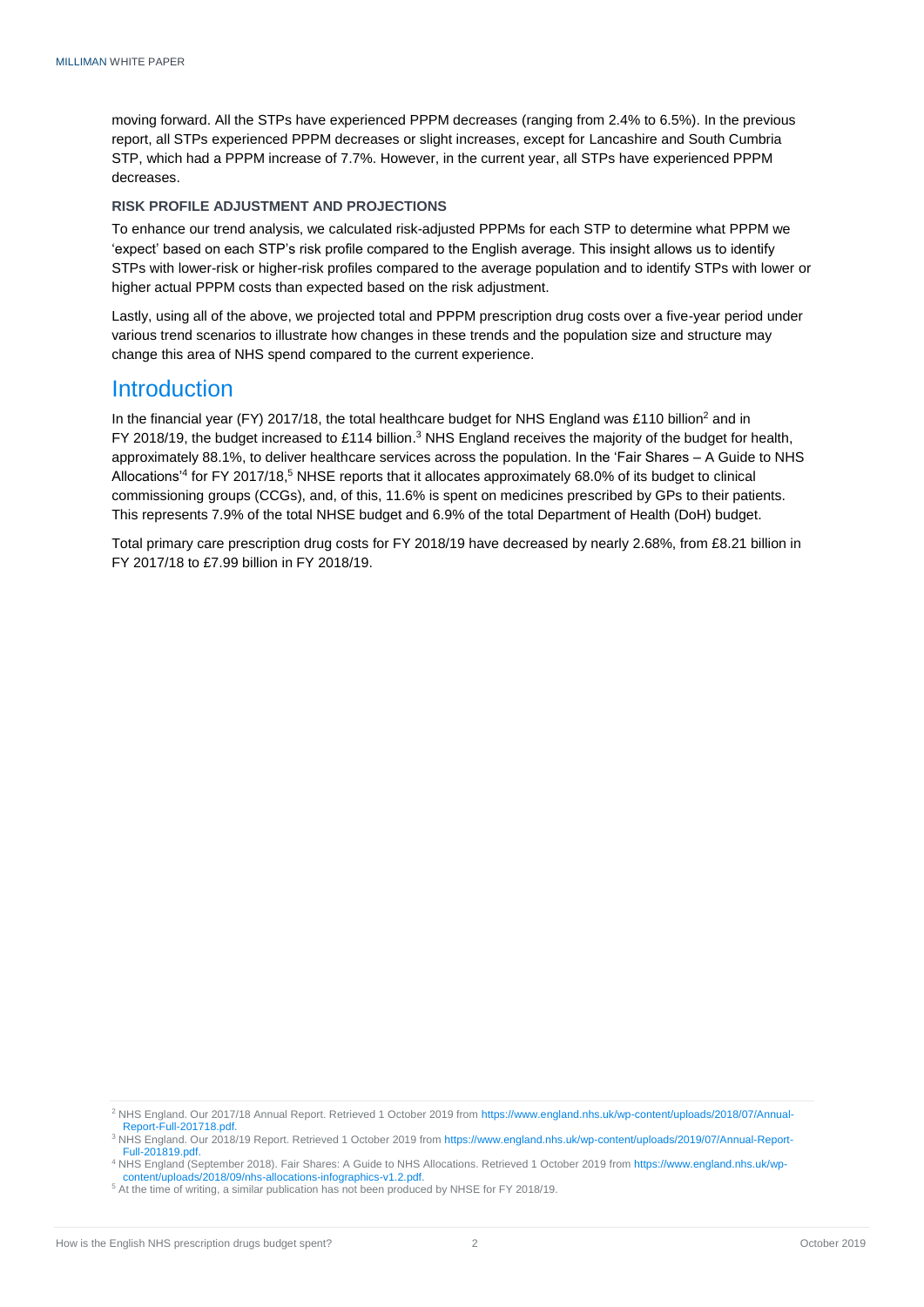### **FIGURE 2: BUDGET FOR HEALTHCARE IN ENGLAND, FY 2017/18**

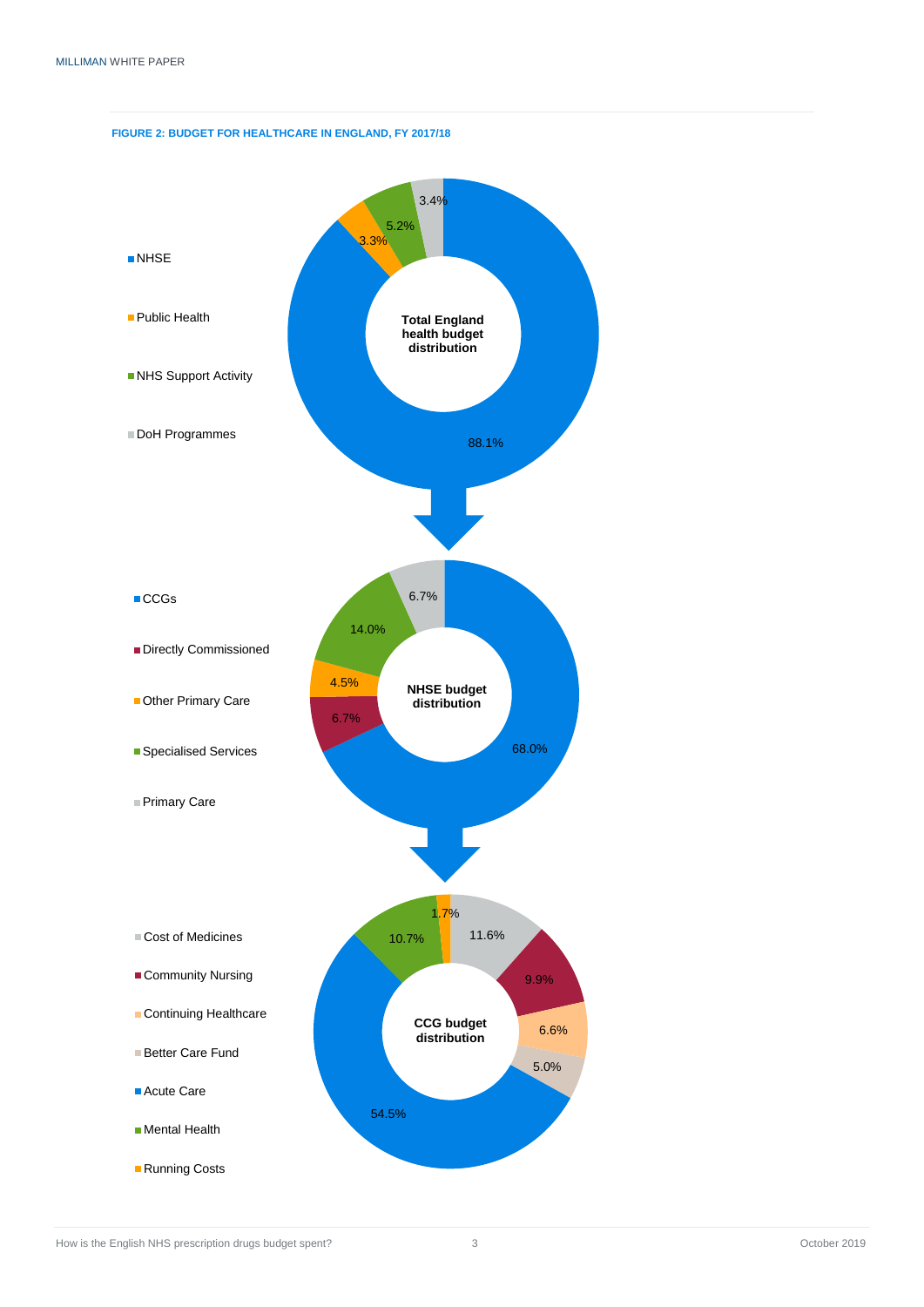# <span id="page-5-0"></span>Glossary of terms

#### **FIGURE 3: GLOSSARY OF TERMS**

| <b>TERM</b>       | <b>DESCRIPTION</b>                                                                                                                                |
|-------------------|---------------------------------------------------------------------------------------------------------------------------------------------------|
| <b>BNF</b>        | British National Formulary, the standard list of medicine codes used by the NHS.                                                                  |
| <b>CCG</b>        | Clinical commissioning group.                                                                                                                     |
| <b>FY</b>         | Financial year.                                                                                                                                   |
| <b>Items</b>      | A single supply of medicine, e.g., three items will be recorded for a prescription form with three medicine items.                                |
| <b>NHS BSA</b>    | NHS Business Services Authority.                                                                                                                  |
| <b>NHSE</b>       | National Health Service England.                                                                                                                  |
| <b>NIC</b>        | Net ingredient cost. This is the list price excluding the value-added tax (VAT) that can be found in the National Drug Tariff.                    |
| <b>PCO</b>        | Primary care organisation.                                                                                                                        |
| <b>PPPM</b>       | Per person per month cost.                                                                                                                        |
| <b>RA</b>         | Risk-adjusted.                                                                                                                                    |
| <b>STP</b>        | Sustainability and Transformation Partnership.                                                                                                    |
| <b>Total cost</b> | Represents the true price paid by the NHS. Total cost = $NIC - (discounts) + (payment for consumables, container and out-of-$<br>pocket expenses) |

# <span id="page-5-1"></span>Underlying data and limitations

Data has been extracted from the publicly available prescription drugs data<sup>6</sup> published by the NHS Business Services Authority (BSA) for FY 2017/18 and FY 2018/19. This data includes the number of prescription items and associated costs that are prescribed and dispensed for each GP practice in England on a monthly basis by British National Formulary (BNF) code for drugs. The data excludes high-cost drugs, drugs dispensed in a hospital setting, drugs prescribed in hospital and dispensed in the community, private prescriptions, over-thecounter (OTC) drugs and dispensing costs. For the purposes of our analysis, we have only included data where the primary care organisation (PCO) name within the data relates to a CCG. Excluded PCOs<sup>7</sup> account for 0.7% of total cost and 1.0% of total activity in FY 2018/19.

Population risk-adjustment factors used in our analysis have been calibrated using the prescribing needs factors<sup>8</sup> published by NHSE. The prescribing needs factors are used by NHSE to allocate financial resources to CCGs based on local healthcare needs.

Population figures by CCG have been extracted from the NHS Digital website.<sup>9</sup> The projected population figures have been extracted from the allocations section of the NHS website.<sup>10</sup> Note that the previous version of this paper, <sup>11</sup> which reported on FY 2016/17 and FY 2017/18, used projections from the Office for National Statistics (ONS) data set 'Population projections for clinical commissioning groups and NHS regions.'<sup>12</sup> The NHS population figures give a more accurate and relevant reflection of current population levels. The NHS population figures report on monthly GP registered lives, whereas the ONS provides a yearly number of projected patients based on historical registrations. The ONS data is based on the mid-2016 population of England, whereas the NHS data is based on the mid-2018 population. Figure 4 summarises the differences in the lives and PPPM figures in our earlier report and this updated version. Note that in both versions of the report we see the same directional trend for FY 2016/17 to FY 2017/18 even though the magnitude is slightly different.

<sup>9</sup> NHS Digital. Patients Registered at a GP Practice (month-wise registration at GP practices). Retrieved 1 October 2019 from https://digital.nhs.uk/data-and-information/publications/statistical/patients-registered-at-a-gp-practice

<sup>&</sup>lt;sup>6</sup> NHS BSA. Prescription Data. Retrieved 17 May 2019 from https://www.nhsbsa.nhs.uk/prescription-data

<sup>7</sup> Excluded PCOs include organisations such as community hospitals and clinics, rehabilitation and dental centres and nursing services. <sup>8</sup> NHSE. Allocations. Retrieved 17 May 2019 from [https://www.england.nhs.uk/allocations/.](https://www.england.nhs.uk/allocations/)

<sup>10</sup> NHS England. Allocations (population projections). Retrieved 1 October 2019 from [https://www.england.nhs.uk/allocations/.](https://www.england.nhs.uk/allocations/) <sup>11</sup> Buckle, J. et al., op cit.

<sup>12</sup> ONS. Data set: Population Projections for Clinical Commissioning Groups and NHS regions: Table 3. Retrieved 17 May 2019 from [https://www.ons.gov.uk/peoplepopulationandcommunity/populationandmigration/populationprojections.](https://www.ons.gov.uk/peoplepopulationandcommunity/populationandmigration/populationprojections)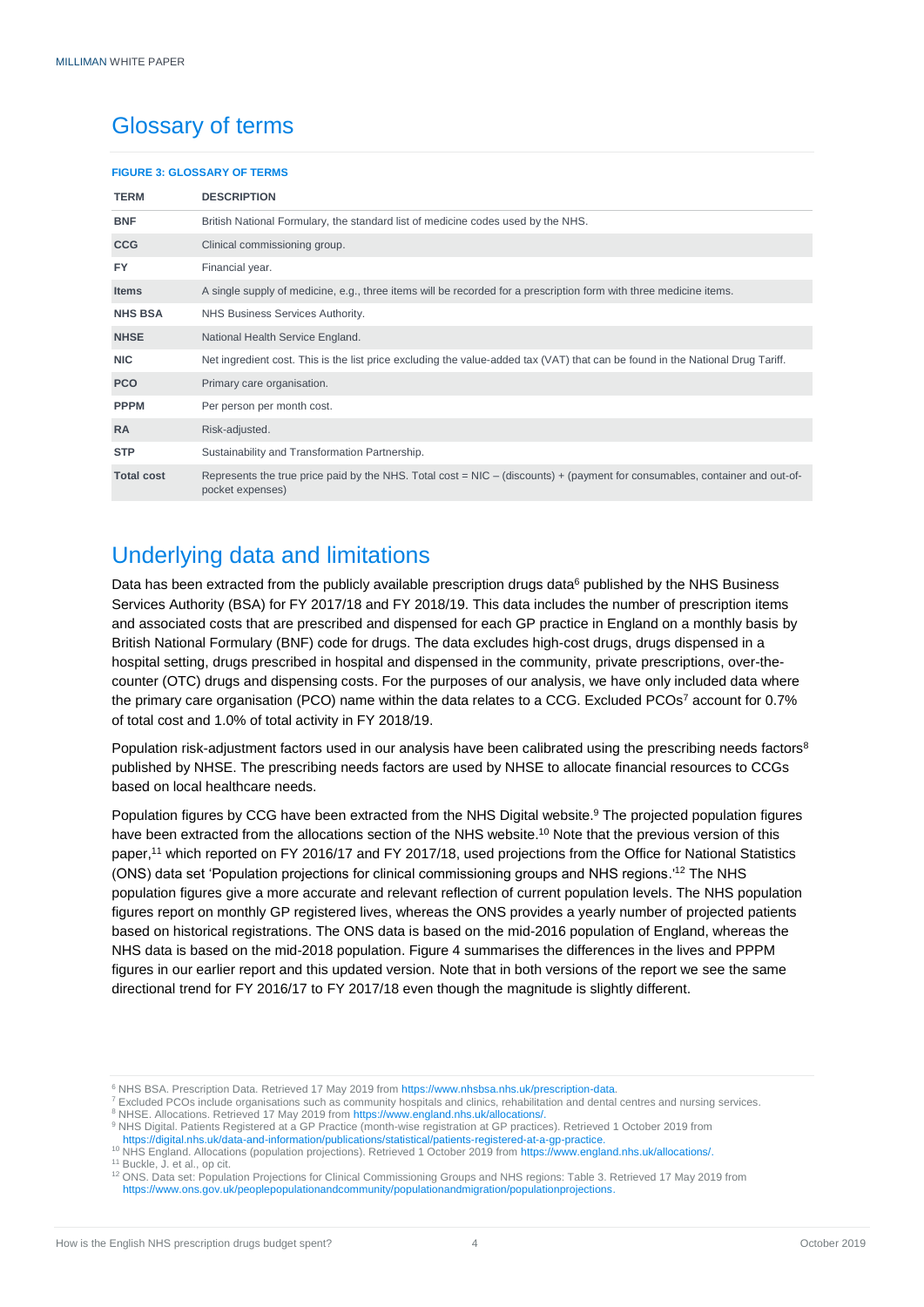#### **FIGURE 4: ONS VS. NHS POPULATION FIGURES**

|                     | First version of report<br>(using ONS population figures) |            |            | <b>Current version of report</b><br>(using NHS population figures) | Percentage difference<br>(current vs. first version) |            |  |
|---------------------|-----------------------------------------------------------|------------|------------|--------------------------------------------------------------------|------------------------------------------------------|------------|--|
|                     | FY 2016/17                                                | FY 2017/18 | FY 2016/17 | FY 2017/18                                                         | FY 2016/17                                           | FY 2017/18 |  |
| <b>Total lives</b>  | 55.324.130                                                | 55.745.676 | 57.880.736 | 58.672.414                                                         | 4.6%                                                 | 5.3%       |  |
| Total cost PPPM (£) | 12.48                                                     | 12.27      | 11.93      | 11.66                                                              | $-4.4\%$                                             | $-5.0\%$   |  |

In carrying out our analysis and producing this paper, we relied on the data and information obtained from the sources described above. We have not audited or verified this data or other information. If the underlying data or information is inaccurate or incomplete, the results of our analysis may likewise be inaccurate or incomplete. We performed a limited review of the data used directly in our analysis for reasonability and consistency, and we have not found any material defects in the data. This paper is intended solely for education purposes and presents information of a general nature.

The underlying data and analysis have been reviewed on this basis. This paper is not intended to guide or determine any specific individual situation and readers should consult qualified professionals before taking specific actions.

Differences between our projections and actual amounts depend on the extent to which future experience conforms to the assumptions made for this analysis. It is certain that actual experience will not conform exactly to the assumptions used in this analysis. Actual amounts will differ from projected amounts to the extent that actual experience deviates from expected experience.

## <span id="page-6-0"></span>Cost and activity overview

To understand how total prescription drug cost has changed from one financial year to the next, we use a PPPM measure and decompose it into cost per item and items per 1,000 lives to identify trend drivers, as shown in Figure 5.

#### **FIGURE 5: DECOMPOSITION OF PPPM INTO COST AND ACTIVITY COMPONENTS**



The total spend on prescription drugs decreased by almost 2.7% from FY 2017/18 to FY 2018/19. This is driven by a 3.83% decrease in PPPM costs and offset by an increase of 1.19% in the total entitled population. The total cost PPPM trend is driven mainly by the total cost per item trend of -2.93% and a smaller component of the trend is driven by the items per 1,000 lives trend of -0.92%.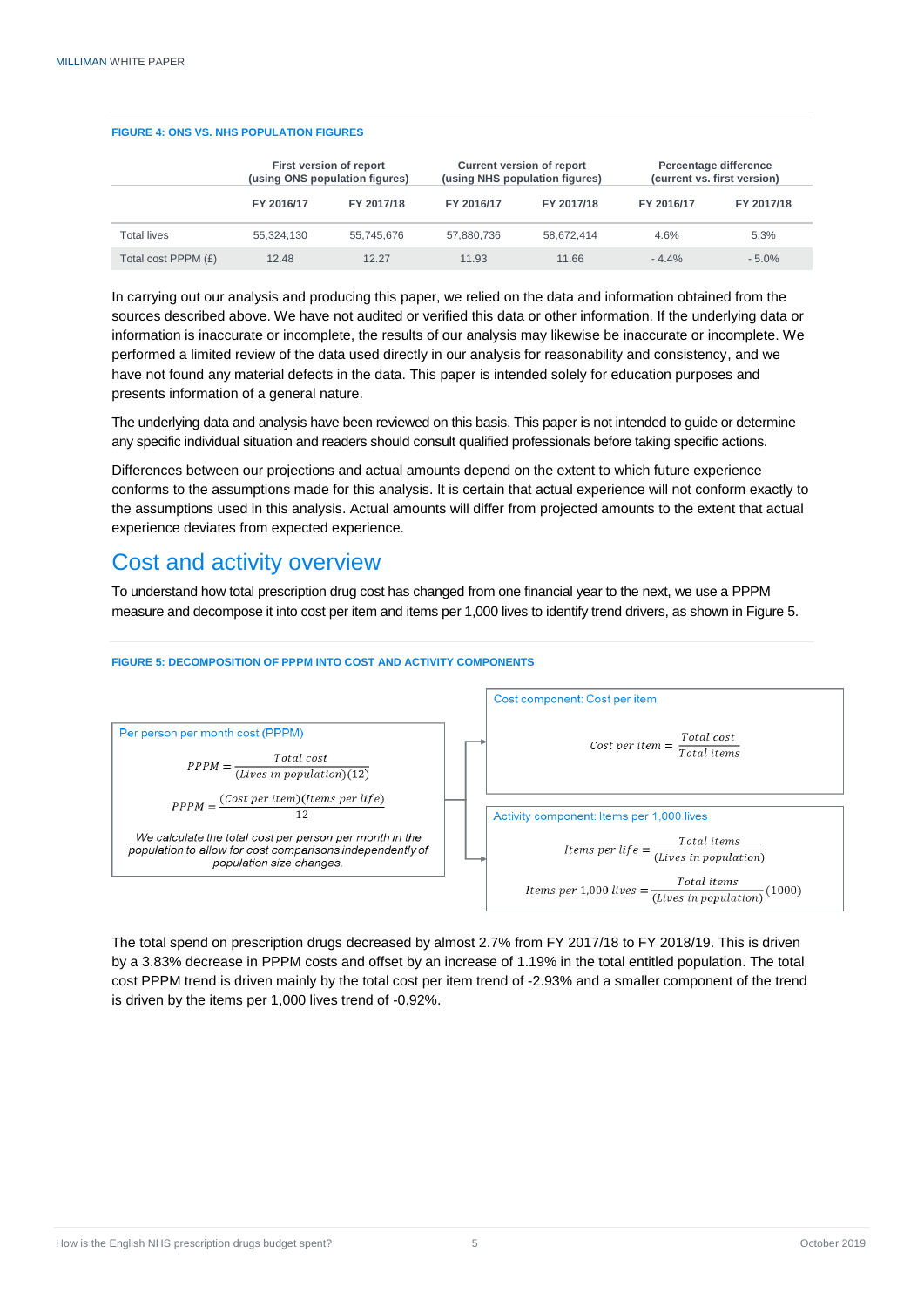| Cost/activity component   | FY 2016/17 | FY 2017/18 | FY 2018/19 | FY 2016/17 to<br>FY 2017/18 | FY 2017/18 to<br>FY 2018/19 |
|---------------------------|------------|------------|------------|-----------------------------|-----------------------------|
| <b>TOTAL FIGURES</b>      |            |            |            | <b>TREND</b>                | <b>TREND</b>                |
| Total cost (£ millions)   | 8,283.82   | 8,209.51   | 7,989.41   | $-0.90%$                    | $-2.68%$                    |
| <b>Total lives</b>        | 57,880,736 | 58,672,414 | 59,370,620 | 1.37%                       | 1.19%                       |
| Total cost PPPM (£)       | 11.93      | 11.66      | 11.21      | $-2.23%$                    | $-3.83\%$                   |
| NIC cost PPPM $(E)$       | 12.81      | 12.53      | 12.02      | $-2.24%$                    | $-4.04%$                    |
| <b>COST</b>               |            |            |            |                             |                             |
| Total cost per item $(E)$ | 7.58       | 7.52       | 7.30       | $-0.80%$                    | $-2.93%$                    |
| NIC cost per item $(E)$   | 8.14       | 8.08       | 7.82       | $-0.80%$                    | $-3.14%$                    |
| <b>ACTIVITY</b>           |            |            |            |                             |                             |
| Items per 1,000 lives     | 18,887     | 18,614     | 18,442     | $-1.45%$                    | $-0.92%$                    |

### **FIGURE 6: OVERVIEW OF COST AND ACTIVITY, FY 2016/17, FY 2017/18 AND FY 2018/19**

# <span id="page-7-0"></span>BNF chapters driving trend

Close to 60% of the total cost in FY 2018/19 is attributed to the Central Nervous System, Endocrine, Cardiovascular and Respiratory British National Formulary (BNF) chapters. Within these four major chapters, over 75% of costs are due to the types of drugs shown in Figure 7.

#### **FIGURE 7: MAJOR BNF SECTIONS WITHIN TOP FOUR BNF CHAPTERS BY TOTAL COST, FY 2018/19**

| <b>BNF CHAPTER AND SECTION</b>                | <b>PROPORTION OF TOTAL COST</b><br><b>WITHIN CHAPTER</b> |
|-----------------------------------------------|----------------------------------------------------------|
| <b>CENTRAL NERVOUS SYSTEM</b>                 |                                                          |
| Analgesics                                    | 29.32%                                                   |
| Antiepileptic Drugs                           | 23.76%                                                   |
| Antidepressant Drugs                          | 13.84%                                                   |
| Drugs Used In Psychoses and Related Disorders | 10.04%                                                   |
| <b>Total within BNF Chapter</b>               | 76.96%                                                   |
| <b>ENDOCRINE</b>                              |                                                          |
| Drugs Used In Diabetes                        | 77.43%                                                   |
| Thyroid and Antithyroid Drugs                 | 7.80%                                                    |
| <b>Total within BNF Chapter</b>               | 85.23%                                                   |
| <b>CARDIOVASCULAR</b>                         |                                                          |
| Anticoagulants and Protamine                  | 42.58%                                                   |
| Nit, Calc Block and Other Antianginal Drugs   | 14.20%                                                   |
| <b>Hypertension and Heart Failure</b>         | 15.67%                                                   |
| <b>Lipid-Regulating Drugs</b>                 | 11.12%                                                   |
| <b>Total within BNF Chapter</b>               | 83.57%                                                   |
| <b>RESPIRATORY</b>                            |                                                          |
| Corticosteroids (Respiratory)                 | 59.83%                                                   |
| <b>Bronchodilators</b>                        | 32.00%                                                   |
| <b>Total within BNF Chapter</b>               | 91.83%                                                   |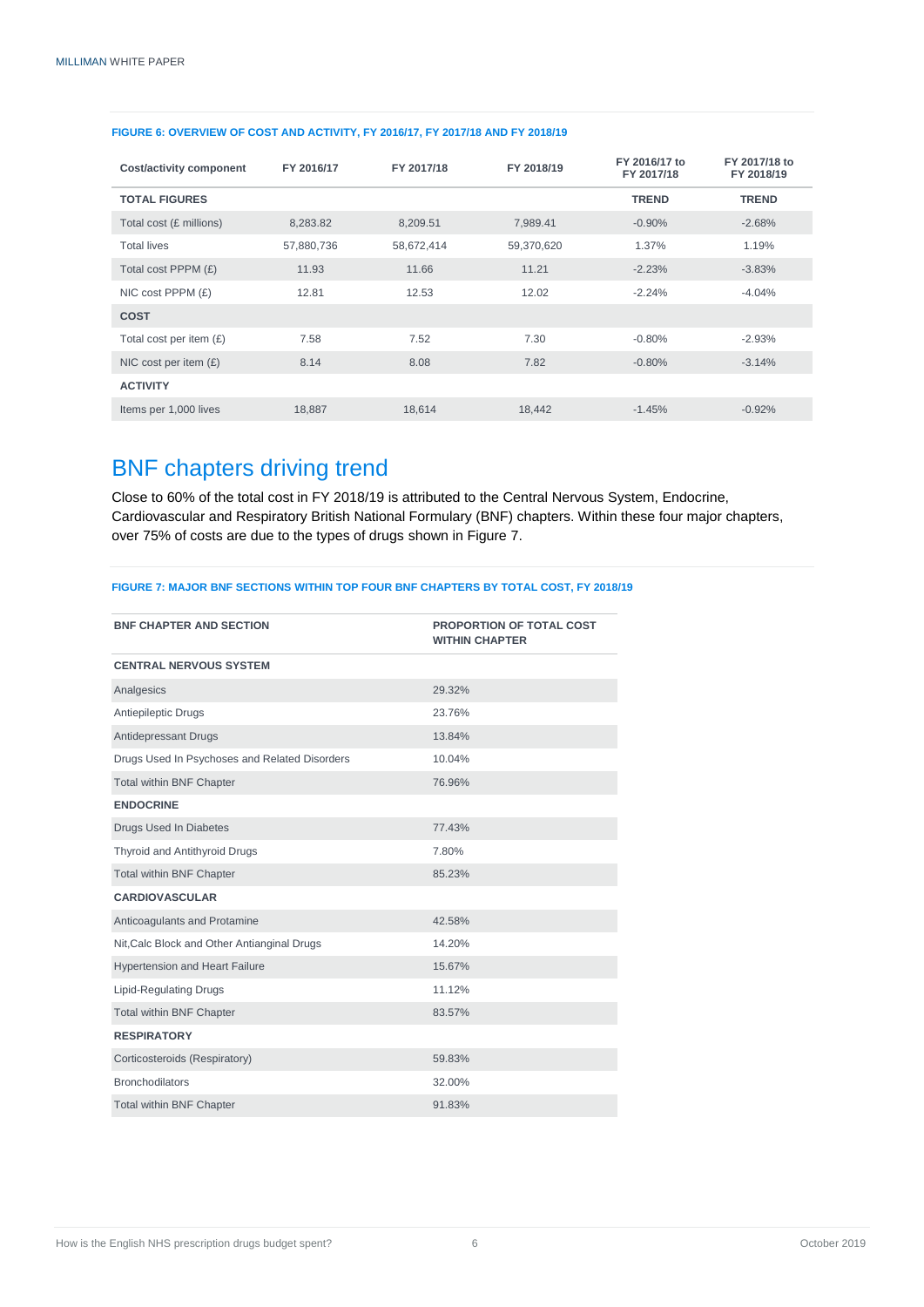### **FIGURE 8: DISTRIBUTION OF TOTAL COST BY BNF CHAPTER, FY 2018/19**

| <b>Central Nervous System, 16.5%</b> | <b>Cardiovascular System, 14.7%</b> | <b>Respiratory System,</b><br>11.8%             |                                           | <b>Nutrition And</b><br><b>Blood, 7.1%</b> |  |
|--------------------------------------|-------------------------------------|-------------------------------------------------|-------------------------------------------|--------------------------------------------|--|
|                                      |                                     |                                                 | Appliances,<br>4.4%                       | <b>Stoma</b><br>Appliances,<br>3.6%        |  |
| <b>Endocrine System, 16.1%</b>       | Other BNF chapters, 13.7%           | Gastro-<br><b>Intestinal</b><br>System,<br>5.2% | Obtestrics,<br>Gynaecology &<br>UTI, 3.9% | <b>Skin, 3.0%</b>                          |  |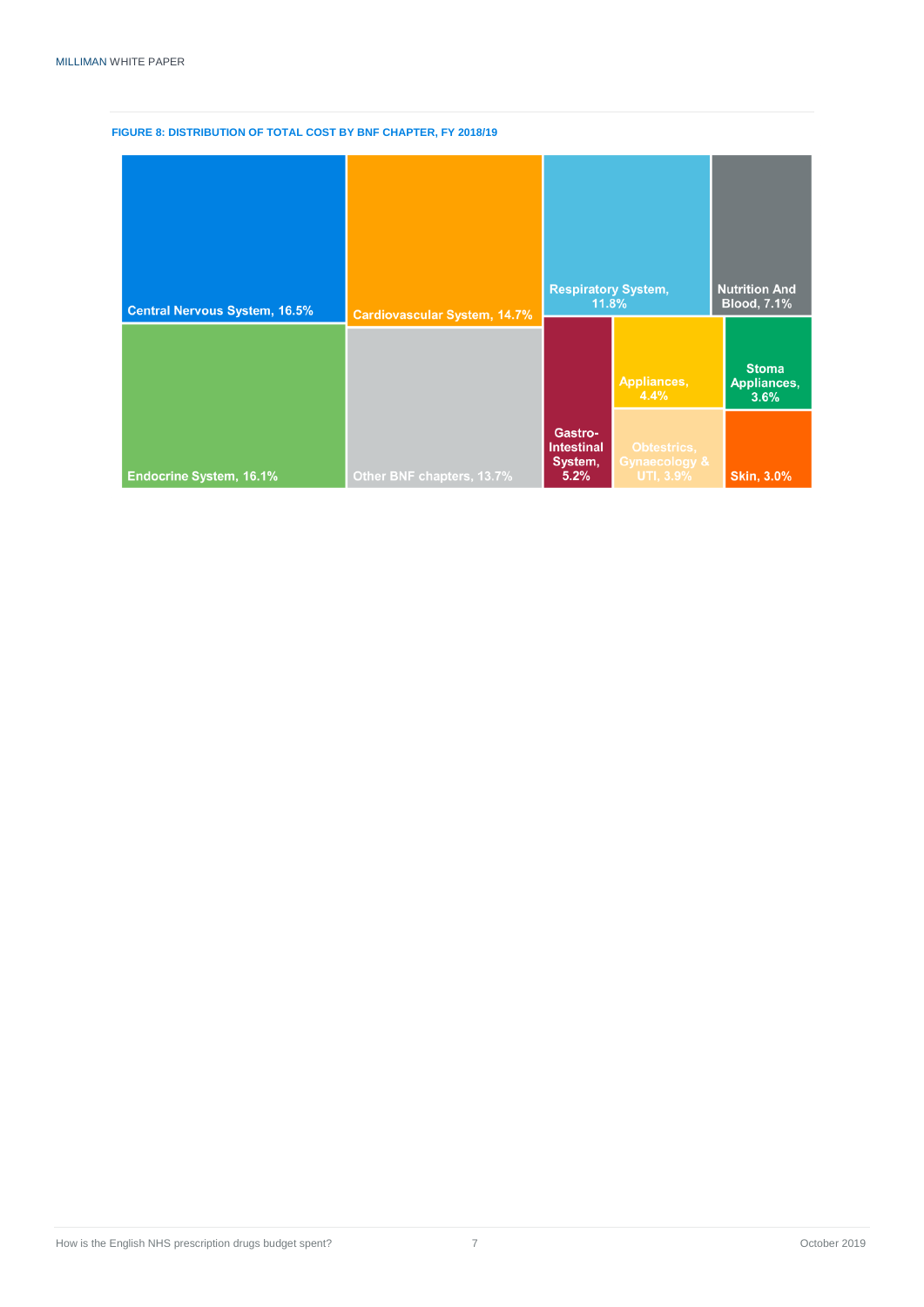Cardiovascular system drugs have experienced a 2.7% PPPM increase, driven by a 3.2% increase in cost per item. 'Anticoagulants and protamine' is the main BNF section driving the cardiovascular PPPM trend, with an increase of 24.5%.

All other BNF chapters (amongst the top 10 chapters) have experienced PPPM decreases (apart from Appliances and Stoma Appliances), driven by a combination of decreases in cost per item and items per 1,000 lives.

#### **FIGURE 9: COMPONENTS OF TOTAL PPPM TREND BY BNF CHAPTER; FY 2016/17 VS. FY 2017/18 VS. FY 2018/19**

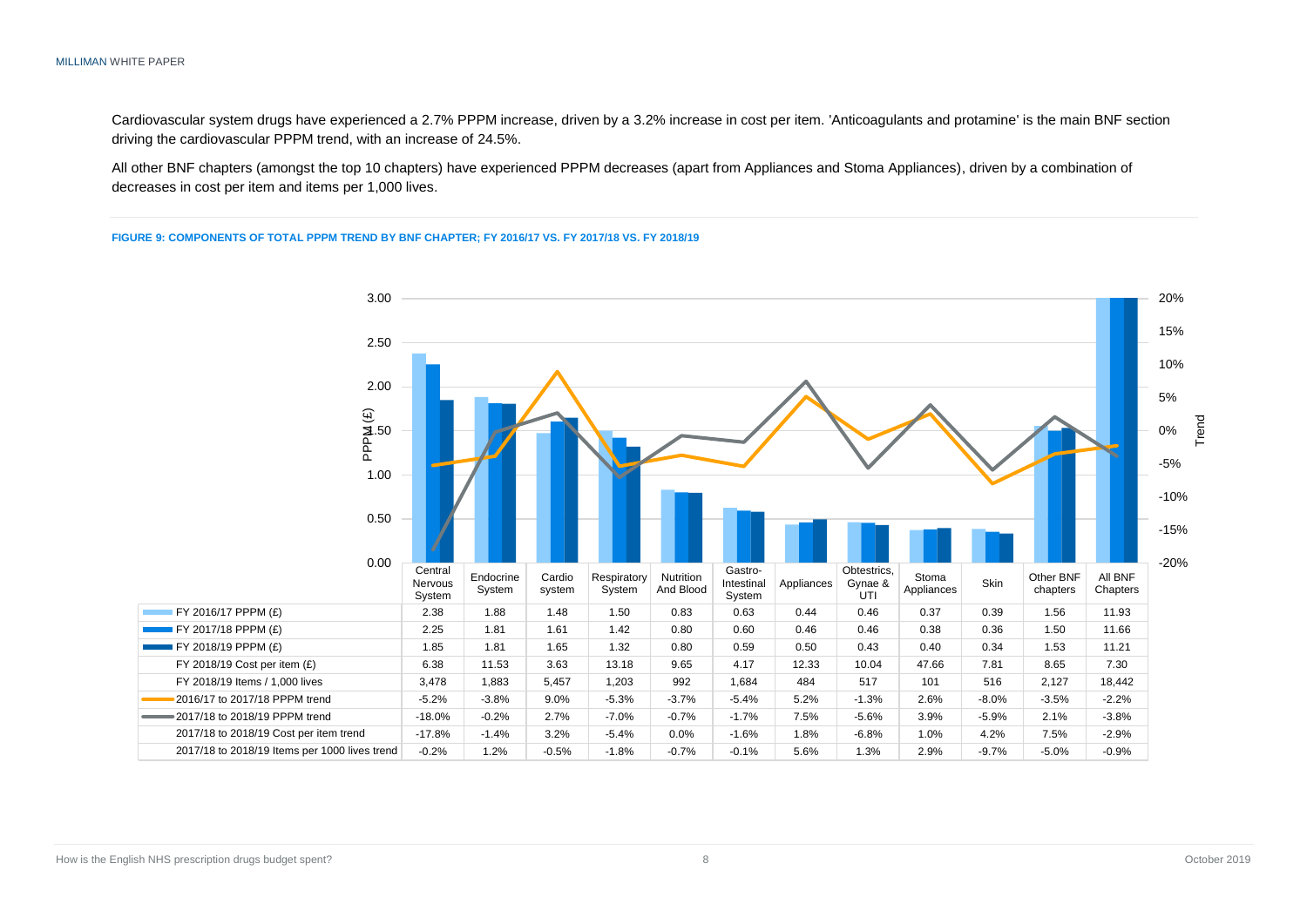# <span id="page-10-0"></span>STPs driving trend

### <span id="page-10-1"></span>**SUSTAINABILITY AND TRANSFORMATION PARTNERSHIPS (STPS)**

Sustainability and Transformation Partnerships (STPs) have been established as part of the NHS's five-year forward view. Local NHS organisations and councils have drawn up shared proposals to improve health and care in the areas they serve, with the long-term needs of local communities in mind. Each STP comprises an assembly of CCGs, local councils and providers.

In order to understand the distribution of cost and activity and associated trends for prescription drugs at a regional level, we have grouped the experience by CCG into the respective STPs. STP boundaries are shown in Figure 10.

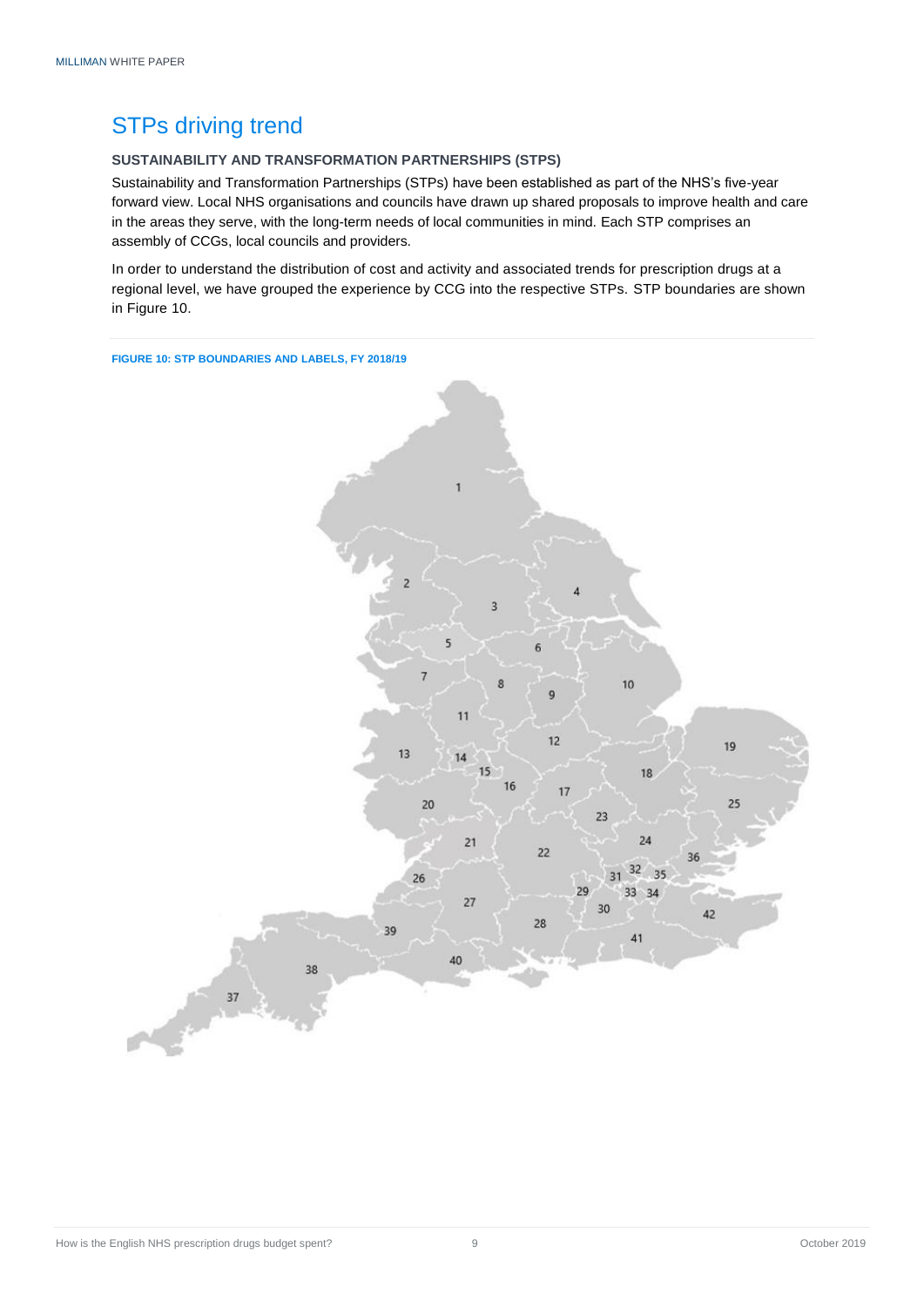| NO.             | <b>STP</b>                            | NO. | <b>STP</b>                                                | NO. | <b>STP</b>                       |
|-----------------|---------------------------------------|-----|-----------------------------------------------------------|-----|----------------------------------|
| 1               | Cumbria and North East                | 15  | Birmingham and Solihull                                   | 29  | <b>Frimley Health</b>            |
| 2               | Lancashire and South Cumbria          | 16  | Coventry and Warwickshire                                 | 30  | <b>Surrey Heartlands</b>         |
| 3               | West Yorkshire                        | 17  | Northamptonshire                                          | 31  | North West London                |
| 4               | Humber, Coast and Vale                | 18  | Cambridgeshire and Peterborough                           | 32  | North Central London             |
| 5               | <b>Greater Manchester</b>             | 19  | Norfolk and Waveney                                       | 33  | South West London                |
| 6               | South Yorkshire and Bassetlaw         | 20  | Herefordshire and Worcestershire                          | 34  | South East London                |
| 7               | Cheshire and Merseyside               | 21  | Gloucestershire                                           | 35  | North East London                |
| 8               | Derbyshire                            | 22  | Buckinghamshire, Oxfordshire and<br><b>Berkshire West</b> | 36  | Mid and South Essex              |
| 9               | Nottinghamshire                       | 23  | Milton Keynes, Bedfordshire and Luton                     | 37  | Cornwall and the Isles of Scilly |
| 10              | Lincolnshire                          | 24  | Hertfordshire and West Essex                              | 38  | Devon                            |
| 11              | Staffordshire                         | 25  | Suffolk and North East Essex                              | 39  | Somerset                         |
| 12 <sup>2</sup> | Leicester, Leicestershire and Rutland | 26  | Bristol, North Somerset and South<br>Gloucestershire      | 40  | <b>Dorset</b>                    |
| 13              | Shropshire and Telford and Wrekin     | 27  | Bath. Swindon and Wiltshire                               | 41  | <b>Sussex and East Surrey</b>    |
| 14              | The Black Country                     | 28  | Hampshire and the Isle of Wight                           | 42  | Kent and Medway                  |

### <span id="page-11-0"></span>**TREND DRIVERS**

Figure 11 shows the drivers of PPPM trend for the top 20 STPs by total cost in FY 2018/19. Of the top 20 STPs, Cumbria and North East STP has the highest total cost in FY 2018/19. All the STPs have experienced a decrease in the PPPM, which is mainly driven by the decrease in cost per item. Similarly, the cost per item has a negative trend for all STPs for the two comparison years. There is a marginal increase in the items per 1,000 lives for two STPs: Cumbria and North East plus Humber, Coast and Vale. For the remaining STPs there is a decrease in the items per 1,000 lives.

The heat maps in Figure 12 help us to visually identify if high/low PPPM STPs have high/low costs per item and/or items per 1,000 lives.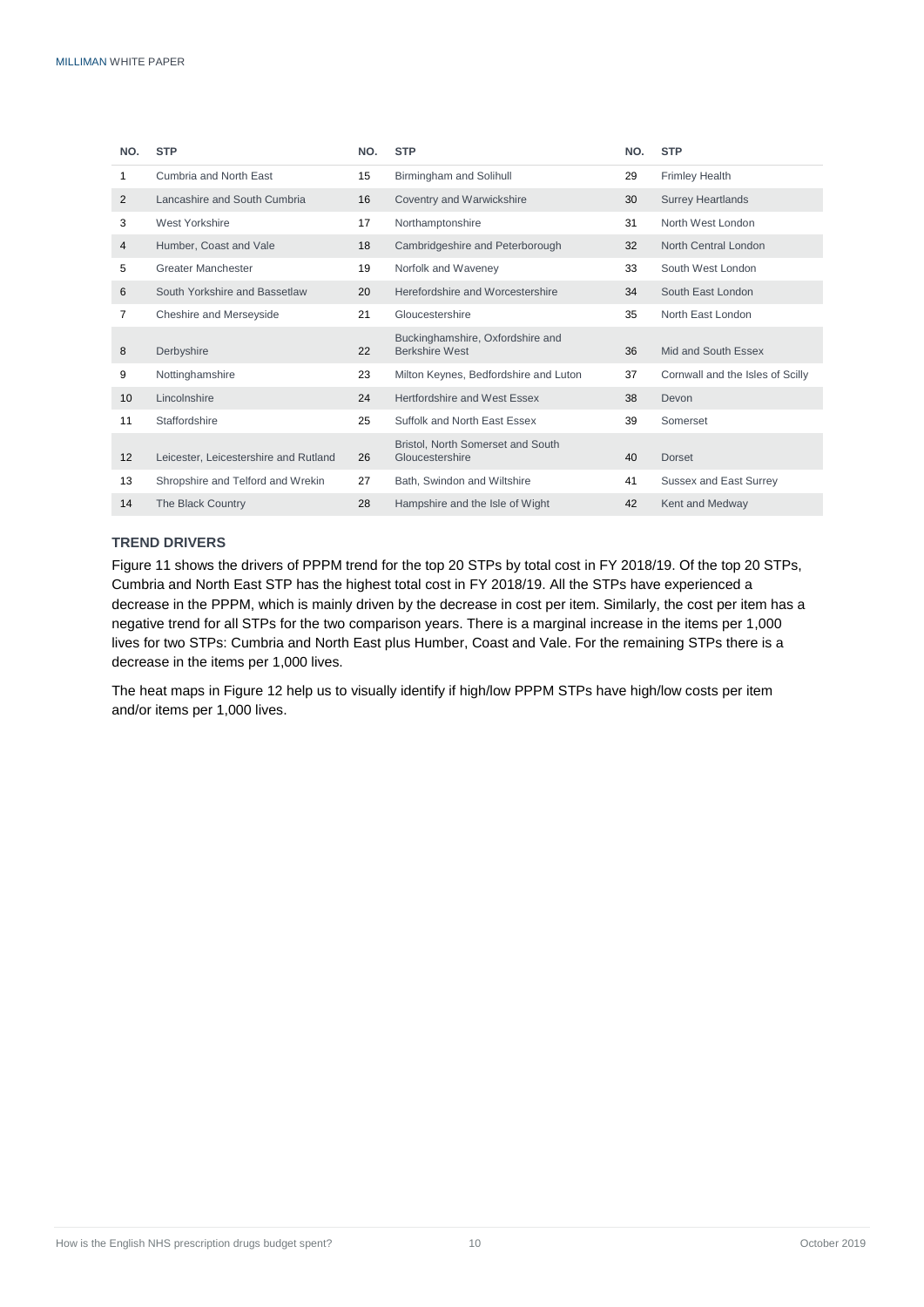#### **FIGURE 11: COMPONENTS OF PPPM TREND BY STP FY 2017/18 VS. FY 2018/19**

|                   |                                                 | FY 2018/19       |                      | PPPM (£)      |         | Cost per item $(E)$ |               | Items per 1,000 lives |                      |               |         |
|-------------------|-------------------------------------------------|------------------|----------------------|---------------|---------|---------------------|---------------|-----------------------|----------------------|---------------|---------|
| <b>STP</b><br>No. | <b>STP</b>                                      | Lives (millions) | <b>FY</b><br>2017/18 | FY<br>2018/19 | Trend   | FY.<br>2017/18      | FY<br>2018/19 | Trend                 | <b>FY</b><br>2017/18 | FY<br>2018/19 | Trend   |
| $\mathbf{1}$      | Cumbria and North East                          | 3.24             | 13.71                | 13.16         | $-4.0%$ | 6.44                | 6.15          | $-4.5%$               | 25,545               | 25,657        | 0.4%    |
| 5                 | <b>Greater Manchester</b>                       | 3.06             | 13.04                | 12.47         | $-4.4%$ | 7.68                | 7.43          | $-3.3%$               | 20,361               | 20,144        | $-1.1%$ |
| $\overline{7}$    | Cheshire and Merseyside                         | 2.64             | 13.73                | 13.27         | $-3.4%$ | 7.59                | 7.36          | $-3.0%$               | 21,714               | 21,632        | $-0.4%$ |
| 3                 | West Yorkshire                                  | 2.72             | 12.44                | 11.92         | $-4.2%$ | 7.66                | 7.41          | $-3.3%$               | 19,497               | 19,308        | $-1.0%$ |
| 41                | <b>Sussex and East Surrey</b>                   | 1.95             | 12.65                | 12.05         | $-4.8%$ | 8.53                | 8.23          | $-3.4%$               | 17,799               | 17,557        | $-1.4%$ |
| 42                | Kent and Medway                                 | 1.90             | 12.53                | 11.98         | $-4.4%$ | 8.25                | 7.97          | $-3.4%$               | 18,226               | 18,035        | $-1.0%$ |
| $\overline{2}$    | Hampshire and the Isle of Wight                 | 1.88             | 12.31                | 12.00         | $-2.5%$ | 8.76                | 8.57          | $-2.2%$               | 16,853               | 16,794        | $-0.4%$ |
| 28                | Lancashire and South Cumbria                    | 1.77             | 13.12                | 12.49         | $-4.8%$ | 7.18                | 6.95          | $-3.2%$               | 21,932               | 21,557        | $-1.7%$ |
| 6                 | South Yorkshire and Bassetlaw                   | 1.57             | 13.81                | 13.30         | $-3.7%$ | 6.90                | 6.67          | $-3.3%$               | 24,015               | 23,915        | $-0.4%$ |
| 31                | North West London                               | 2.47             | 8.29                 | 7.82          | $-5.7%$ | 7.31                | 7.15          | $-2.2%$               | 13,607               | 13,125        | $-3.5%$ |
| $\overline{4}$    | Humber, Coast and Vale                          | 1.43             | 13.52                | 13.20         | $-2.4%$ | 7.13                | 6.94          | $-2.6%$               | 22,754               | 22,819        | 0.3%    |
| 35                | North East London                               | 2.20             | 8.80                 | 8.36          | $-5.0%$ | 7.39                | 7.14          | $-3.4%$               | 14,284               | 14,045        | $-1.7%$ |
| 14                | The Black Country                               | 1.46             | 12.93                | 12.43         | $-3.9%$ | 8.29                | 8.10          | $-2.2%$               | 18,722               | 18,402        | $-1.7%$ |
| 22                | Buckinghamshire, Oxfordshire and Berkshire West | 1.86             | 9.40                 | 9.08          | $-3.3%$ | 7.64                | 7.45          | $-2.4%$               | 14,762               | 14,623        | $-0.9%$ |
| 34                | South East London                               | 1.97             | 8.77                 | 8.20          | $-6.5%$ | 8.46                | 8.15          | $-3.6%$               | 12,442               | 12,069        | $-3.0%$ |
| 24                | Hertfordshire and West Essex                    | 1.56             | 10.71                | 10.26         | $-4.1%$ | 7.49                | 7.24          | $-3.4%$               | 17,149               | 17,015        | $-0.8%$ |
| 38                | Devon                                           | 1.23             | 12.77                | 12.47         | $-2.4%$ | 7.27                | 7.11          | $-2.2%$               | 21,087               | 21,049        | $-0.2%$ |
| 11                | Staffordshire                                   | 1.15             | 13.50                | 13.14         | $-2.7%$ | 7.66                | 7.51          | $-2.1%$               | 21,137               | 21,009        | $-0.6%$ |
| 15                | Birmingham and Solihull                         | 1.32             | 11.74                | 11.32         | $-3.6%$ | 8.54                | 8.39          | $-1.7%$               | 16,505               | 16,188        | $-1.9%$ |
| 36                | Mid and South Essex                             | 1.22             | 11.84                | 11.40         | $-3.7%$ | 8.00                | 7.75          | $-3.1%$               | 17,759               | 17,658        | $-0.6%$ |
|                   | Others                                          | 20.76            | 11.09                | 10.72         | $-3.3%$ | 7.38                | 7.19          | $-2.6%$               | 18,016               | 17,883        | $-0.7%$ |
|                   | <b>Total</b>                                    | 59.37            | 11.66                | 11.21         | $-3.8%$ | 7.52                | 7.30          | $-2.9%$               | 18,614               | 18,442        | $-0.9%$ |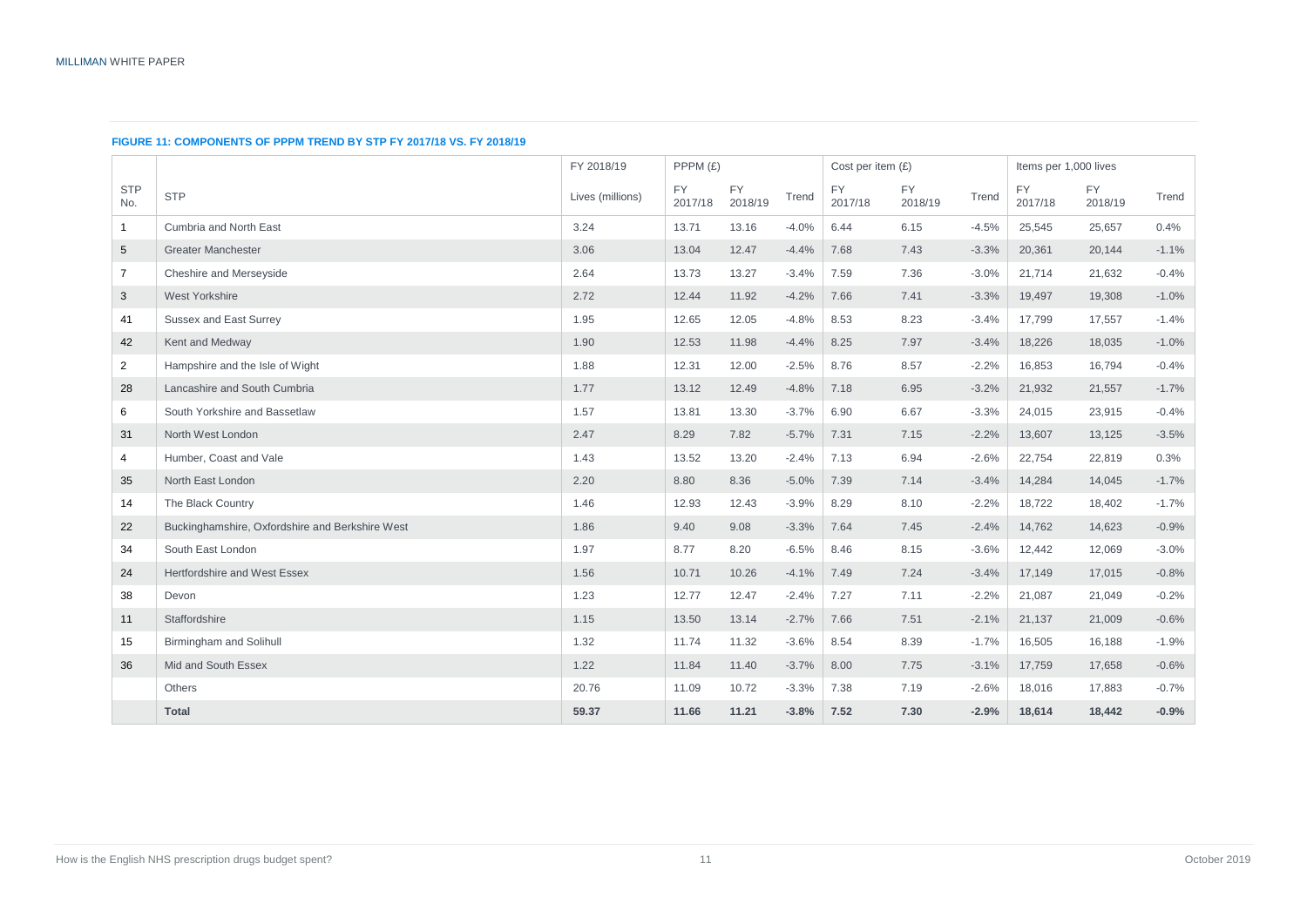

### **FIGURE 12: COMPONENTS OF PPPM TREND BY STP, FY 2018/19**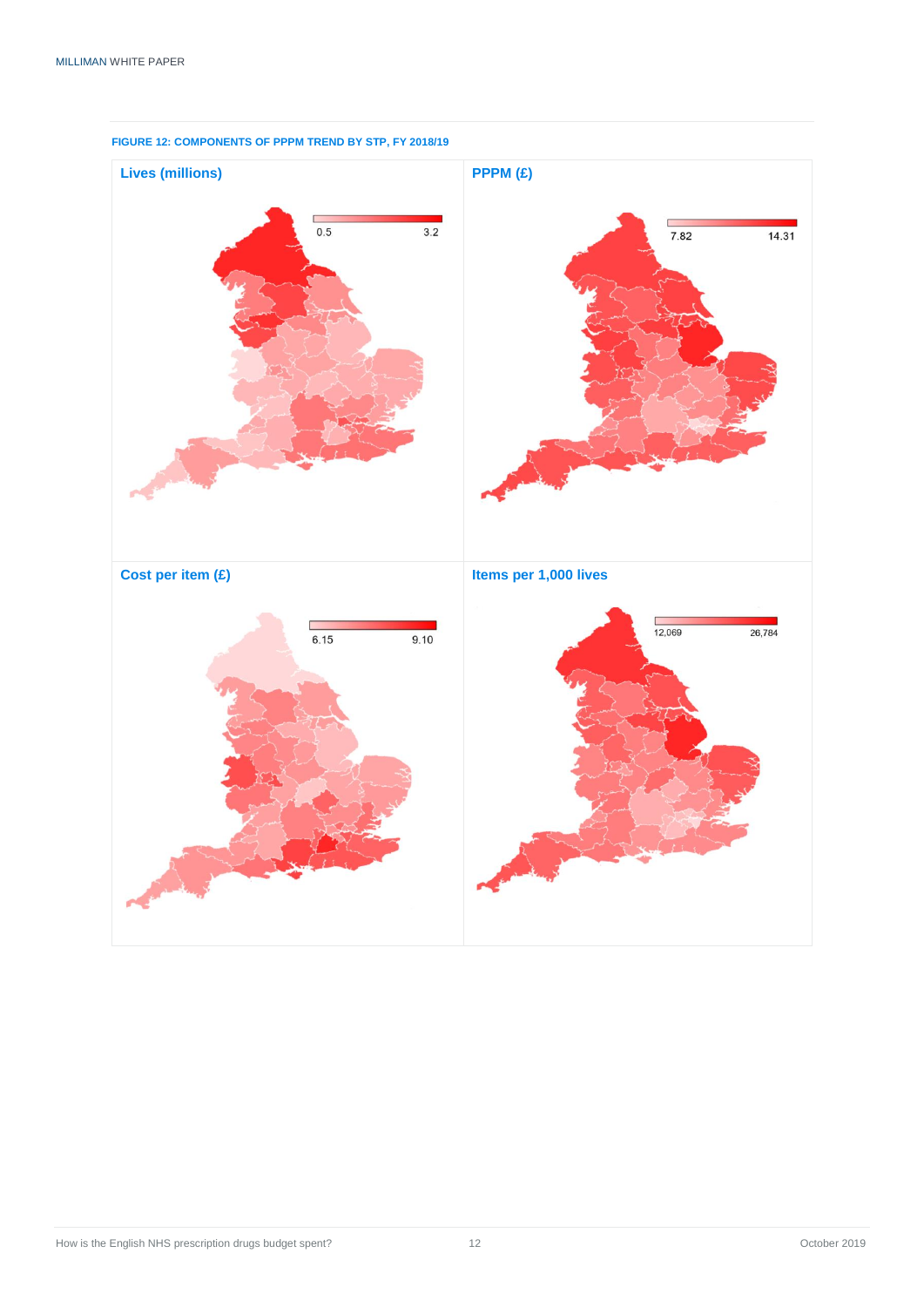# <span id="page-14-0"></span>Risk adjustment

Each CCG (and by extension each STP) has a different population size and risk profile and consequently a different cost and activity profile for prescription drugs. We standardise for differences in population size by reporting cost and activity at PPPM, cost per item and items per 1,000 lives levels. To standardise for differences in risk profile, we use the prescribing factors that have been developed by NHSE.

### <span id="page-14-1"></span>**NHSE PRESCRIBING FACTORS**

The allocation of financial resources from NHSE to each CCG is determined using a statistical formula.<sup>13</sup> The formula takes into account various demand and supply factors. The aim is to make the geographical distribution of funds fair and objective while reflecting local healthcare needs and reducing inequalities.

The funding allocation formula for CCGs considers prescribing, mental health and maternity services separately from other healthcare services. As such, we have used the prescribing factors as part of our risk adjustment methodology. The prescribing factors incorporate adjustments for the following:

- 1. Distribution of registered patients by age band and sex
- 2. Other factors:
	- − Proportion of registered patients aged over 85
	- − Proportion of registered patients aged over 70 and claiming Disability Living Allowance
	- Standardised mortality ratio for all ages
	- − Fertility rate
	- − Practices with the largest proportions of registered patients aged 20 to 24
	- Index of Multiple Deprivation (IMD) overall score<sup>14</sup>
	- − Proportion of registered patients with activity-limiting health conditions, age/sex-standardised
	- Proportion of registered patients in social housing
	- − Ethnicity, age/sex-standardised

In order to use these factors in our modelling, we have considered them in two major categories: 'age/sex' and 'other' factors. We have normalised the factors based on the population size and age/sex distribution of the population for each CCG for each financial year included in the analysis. For each CCG, we expect the 'age/sex' factor to change from one year to the next as the mix in lives changes. For the 'other' factors, there is no published change at a CCG level from one year to the next. At an STP level, there is a change in both groups of factors based on how the mix in lives changes within the CCGs that are allocated to each STP.

### <span id="page-14-2"></span>**RISK-ADJUSTED PRESCRIBING PPPMS**

After calculating the total prescribing 'age/sex' and 'other' factors, we calculate a risk-adjusted PPPM cost for each STP. The risk adjustment factor for each STP represents how different we expect the PPPM for a particular STP to be, compared to the average PPPM across all STPs, given the risk profile of registered patients within the STP. Consequently, the risk-adjusted PPPM is the PPPM we *expect* based on the average across the country and the STP's risk profile.

For example, for an STP with a risk adjustment factor of 1.03 relative to the average, we expect a PPPM 3% higher than the average PPPM, i.e., if the average PPPM is £100, the risk-adjusted PPPM is £103. If the STP has an actual PPPM of £105, the actual versus risk-adjusted value is 1.02 (£105/£103). The STP has a PPPM that is 5.0% higher than the average PPPM but, after adjusting for the STP's risk profile, we see that the difference between the STP's risk-adjusted PPPM and the average PPPM is 2.0%.

By comparing the actual and risk-adjusted PPPMs, we are able to:

- Identify STPs with lower-risk and higher-risk profiles compared to the average population
- Identify STPs with lower and higher actual PPPM costs than expected based on their risk-adjusted PPPMs

<sup>&</sup>lt;sup>13</sup> Additional detail on the funding allocation formula can be found here: [https://www.england.nhs.uk/wp-content/uploads/2016/04/1-allctins-16-17](https://www.england.nhs.uk/wp-content/uploads/2016/04/1-allctins-16-17-tech-guid-formulae-v1.pdf) [tech-guid-formulae-v1.pdf.](https://www.england.nhs.uk/wp-content/uploads/2016/04/1-allctins-16-17-tech-guid-formulae-v1.pdf)

<sup>14</sup> The indices of deprivation measure relative levels of deprivation in small areas and neighbourhoods in England.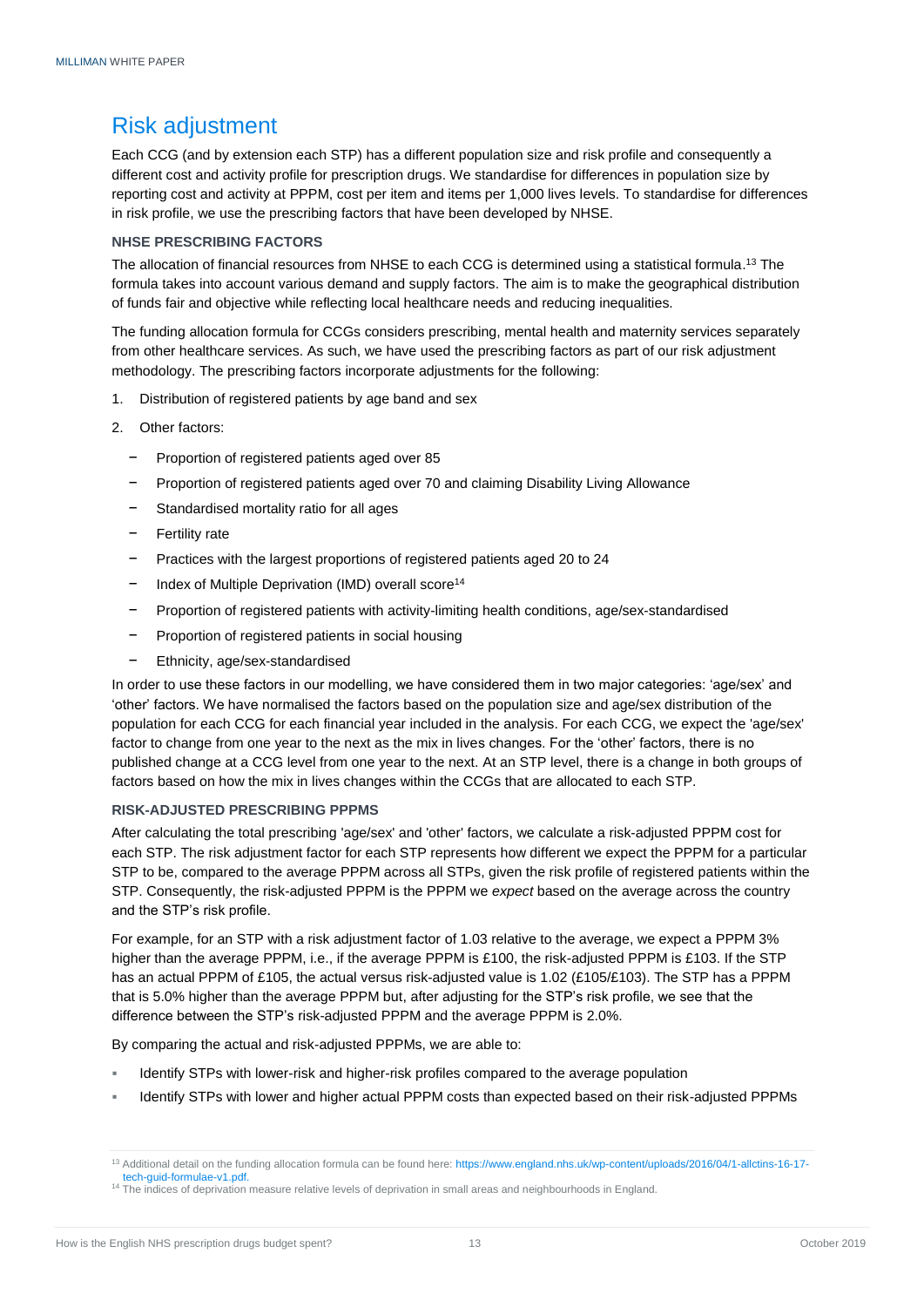The total risk adjustment factors by STP have negligible changes between FY 2017/18 and FY 2018/19. Consequently, differences in risk-adjusted PPPM costs and risk-adjusted versus actual PPPM costs are due to changes in experience for reasons other than changes in risk profile.

Column B in the table in Figure 13 denotes the relative risk profile of an STP relative to the average across all STPs. For example, the risk profile of Devon is significantly higher than average. Column D in Figure 13 denotes the relative difference between actual and risk-adjusted PPPM. For example, South Yorkshire and Bassetlaw and The Black Country have higher PPPMs than we would 'expect' given their risk profiles.

| <b>STP</b><br>NO. | <b>STP</b>                                                | Actual PPPM (£)<br>(A) | Risk adjustment<br>factor relative to<br>average<br>(B) | Risk adjusted PPPM<br>(E)<br>$(C) = (ATotal)*(B)$ | Actual vs. risk<br>adjusted PPPM<br>$(D) = (A)/(C)$ |
|-------------------|-----------------------------------------------------------|------------------------|---------------------------------------------------------|---------------------------------------------------|-----------------------------------------------------|
| $\mathbf{1}$      | Cumbria and North East                                    | 13.16                  | 1.06                                                    | 11.88                                             | 1.11                                                |
| 5                 | <b>Greater Manchester</b>                                 | 12.47                  | 0.98                                                    | 11.02                                             | 1.13                                                |
| $\overline{7}$    | Cheshire and Merseyside                                   | 13.27                  | 1.05                                                    | 11.81                                             | 1.12                                                |
| 3                 | West Yorkshire                                            | 11.92                  | 0.98                                                    | 11.04                                             | 1.08                                                |
| 41                | Sussex and East Surrey                                    | 12.05                  | 1.05                                                    | 11.79                                             | 1.02                                                |
| 42                | Kent and Medway                                           | 11.98                  | 1.02                                                    | 11.47                                             | 1.04                                                |
| $\overline{2}$    | Hampshire and the Isle of Wight                           | 12.00                  | 1.07                                                    | 11.97                                             | 1.00                                                |
| 28                | Lancashire and South Cumbria                              | 12.49                  | 1.09                                                    | 12.28                                             | 1.02                                                |
| 6                 | South Yorkshire and Bassetlaw                             | 13.30                  | 0.94                                                    | 10.49                                             | 1.27                                                |
| 31                | North West London                                         | 7.82                   | 0.85                                                    | 9.51                                              | 0.82                                                |
| 4                 | Humber, Coast and Vale                                    | 13.20                  | 1.09                                                    | 12.26                                             | 1.08                                                |
| 35                | North East London                                         | 8.36                   | 0.82                                                    | 9.17                                              | 0.91                                                |
| 14                | The Black Country                                         | 12.43                  | 0.95                                                    | 10.68                                             | 1.16                                                |
| 22                | Buckinghamshire, Oxfordshire and<br><b>Berkshire West</b> | 9.08                   | 0.90                                                    | 10.07                                             | 0.90                                                |
| 34                | South East London                                         | 8.20                   | 0.81                                                    | 9.13                                              | 0.90                                                |
| 24                | Hertfordshire and West Essex                              | 10.26                  | 1.11                                                    | 12.40                                             | 0.83                                                |
| 38                | Devon                                                     | 12.47                  | 1.24                                                    | 13.87                                             | 0.90                                                |
| 11                | Staffordshire                                             | 13.14                  | 1.16                                                    | 13.00                                             | 1.01                                                |
| 15                | Birmingham and Solihull                                   | 11.32                  | 1.03                                                    | 11.59                                             | 0.98                                                |
| 36                | Mid and South Essex                                       | 11.40                  | 1.02                                                    | 11.41                                             | 1.00                                                |
|                   | Other STPs                                                | 10.72                  | 1.00                                                    | 11.21                                             | 0.96                                                |
|                   | Total                                                     | 11.21                  | 1.00                                                    | 11.21                                             | 1.00                                                |

#### **FIGURE 13: RISK-ADJUSTED PPPM COSTS BY STP, FY 2018/19**

Differences between risk-adjusted PPPMs and actual and risk-adjusted PPPM costs are highlighted in the heat maps in Figure 14. The risk-adjusted PPPM map shows how risk profiles vary by STP, with darker areas having higher-risk profiles. The actual versus risk-adjusted PPPM map shows how different STPs are spending less money (lighter areas) or more money (darker areas) than their risk profiles would suggest. STPs in the north, southwest and east of the country appear to have higher-risk profiles and, consequently, higher risk-adjusted PPPMs than central regions.

Larger differences between actual and risk-adjusted PPPMs are observed in the north of the country as well as in the southeast.

The two southwest STPs of Devon and Somerset have a high risk-adjusted PPPM, indicating that the two STPs have higher-risk profiles than an average STP.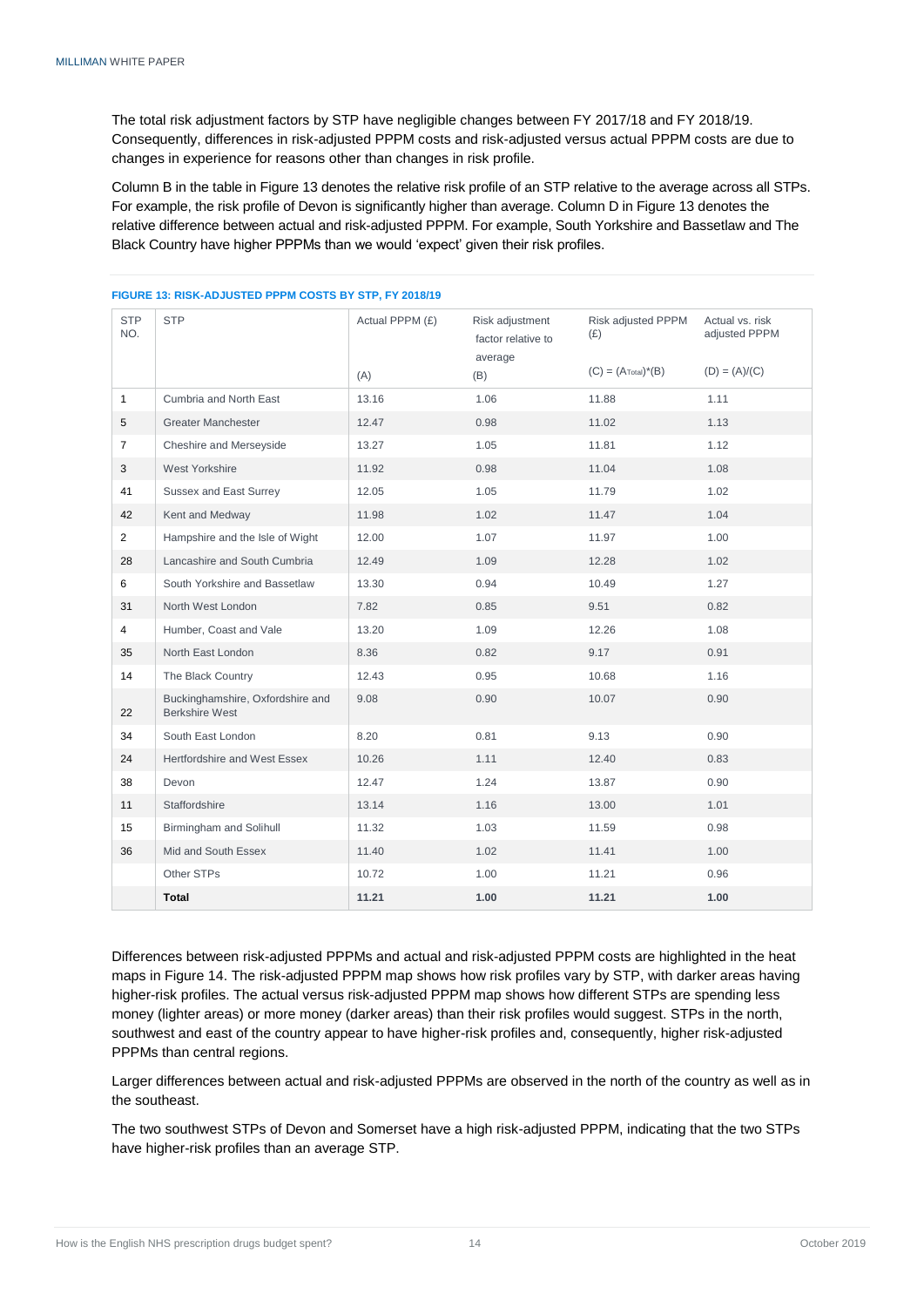Lincolnshire has the highest actual PPPM of all STPs in FY 2018/19 and also a large difference between the actual and risk-adjusted PPPMs, i.e., after standardising for the higher-risk profile in Lincolnshire, it still has a higher average PPPM than other STPs. The differences between actual and risk-adjusted PPPMs may indicate that the funding allocation formula is not accurately capturing the risk profiles within the CCGs or STPs, which may signal that the factors used could benefit from being updated to reflect current risk profiles.



**FIGURE 14: RISK-ADJUSTED PPPM AND ACTUAL VS. RISK-ADJUSTED PPPM BY STP, FY 2018/19**

# <span id="page-16-0"></span>**Projections**

So far, we have focused on historical data for two financial years, but it is also possible to project how we may expect prescription drug total cost PPPMs and total costs to change over the next five years. These projections are based on how we expect the population size and structure to change, along with various scenarios for PPPM cost trends.

In order to determine how the population size and structure may change over the projection period, we have used NHS England allocations population projections by age-band, sex and CCG.

We have defined various PPPM trend scenarios to give an idea of how prescription drug PPPMs and total costs may develop over the projection period. The historical trend has been calculated as the PPPM trend from FY 2017/18 and FY 2018/19, after removing the effects of age/sex and other prescribing factors. This is approximately equal to -4.0% per year.

All scenarios include demographic trends which adjust the total costs and PPPM projections for the projected effects of age/sex and other prescribing factors, as well as projected changes in the population size.

| Scenario   | Trends used                                  |
|------------|----------------------------------------------|
| Historical | PPPM trend of -4.0% for all projection years |
| Medium     | PPPM trend of -2.0% for all projection years |
| Zero       | PPPM trend of 0.0% for all projection years  |
| High       | PPPM trend of 2.0% for all projection years  |

#### **FIGURE 15: DESCRIPTION OF PROJECTION SCENARIOS**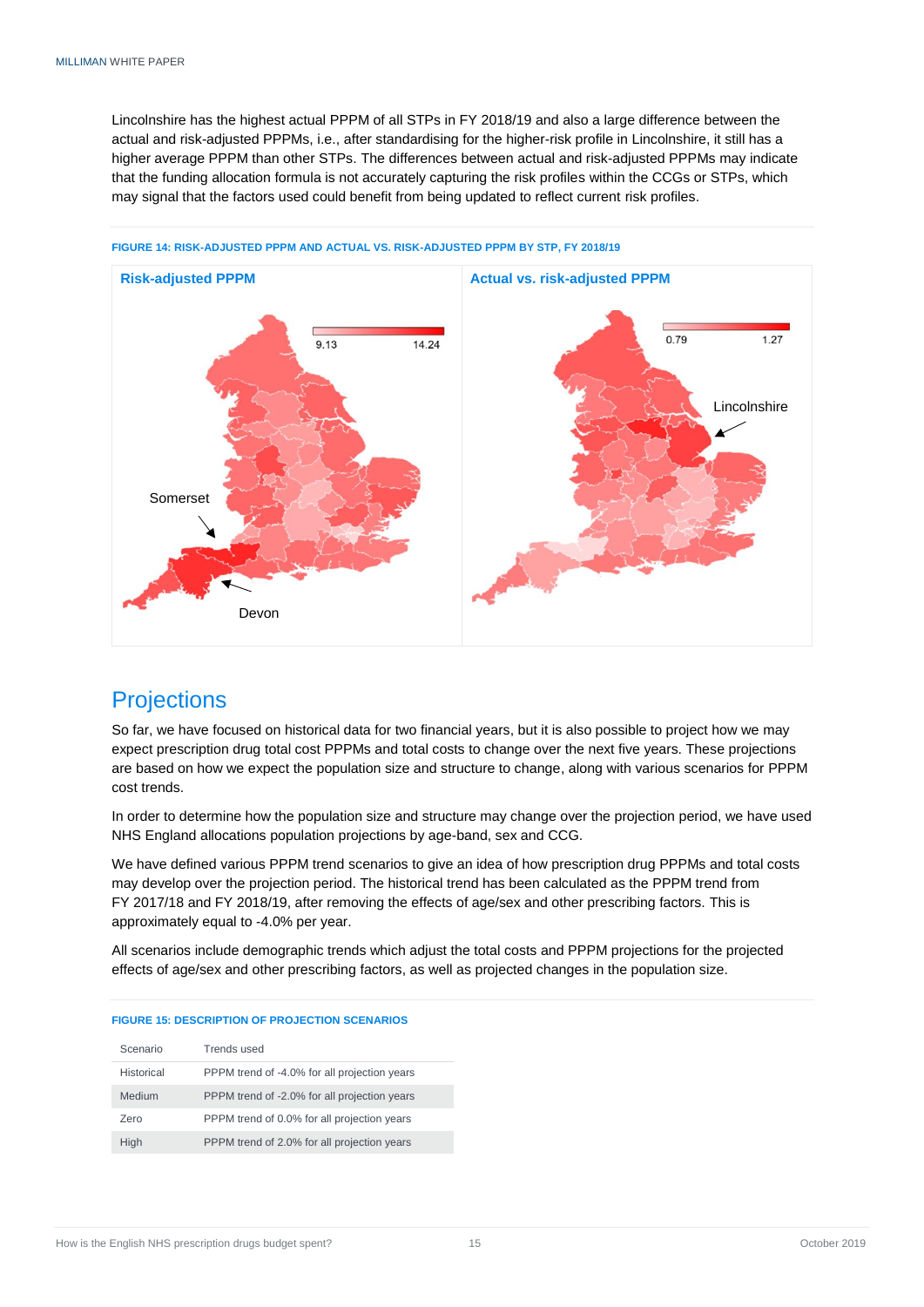Because the historical PPPM trend from FY 2017/18 to FY 2018/19 is negative, total and PPPM costs under the 'historical' and 'medium' scenarios are projected to decrease. The negative historical trend is driven by the reduction in total cost from FY 2017/18 to FY 2018/19. Actual future trends will depend on changes to the overall health budget and funding allocation decisions made by NHSE.

The 'zero' trend scenario shows the expected effect of changes in age/sex and other factors without any assumed cost or activity per person trend. The 'high' trend scenario illustrates how total cost and PPPM costs may change if PPPM costs increase by 2.0% per year.

Unlike the PPPM projection, the total cost projection reflects expected changes in the population size. We observe that the annual average trend for the total prescribing costs for the 'zero' trend scenario is 0.5%, which reflects the impact of demographic changes in the projection period.



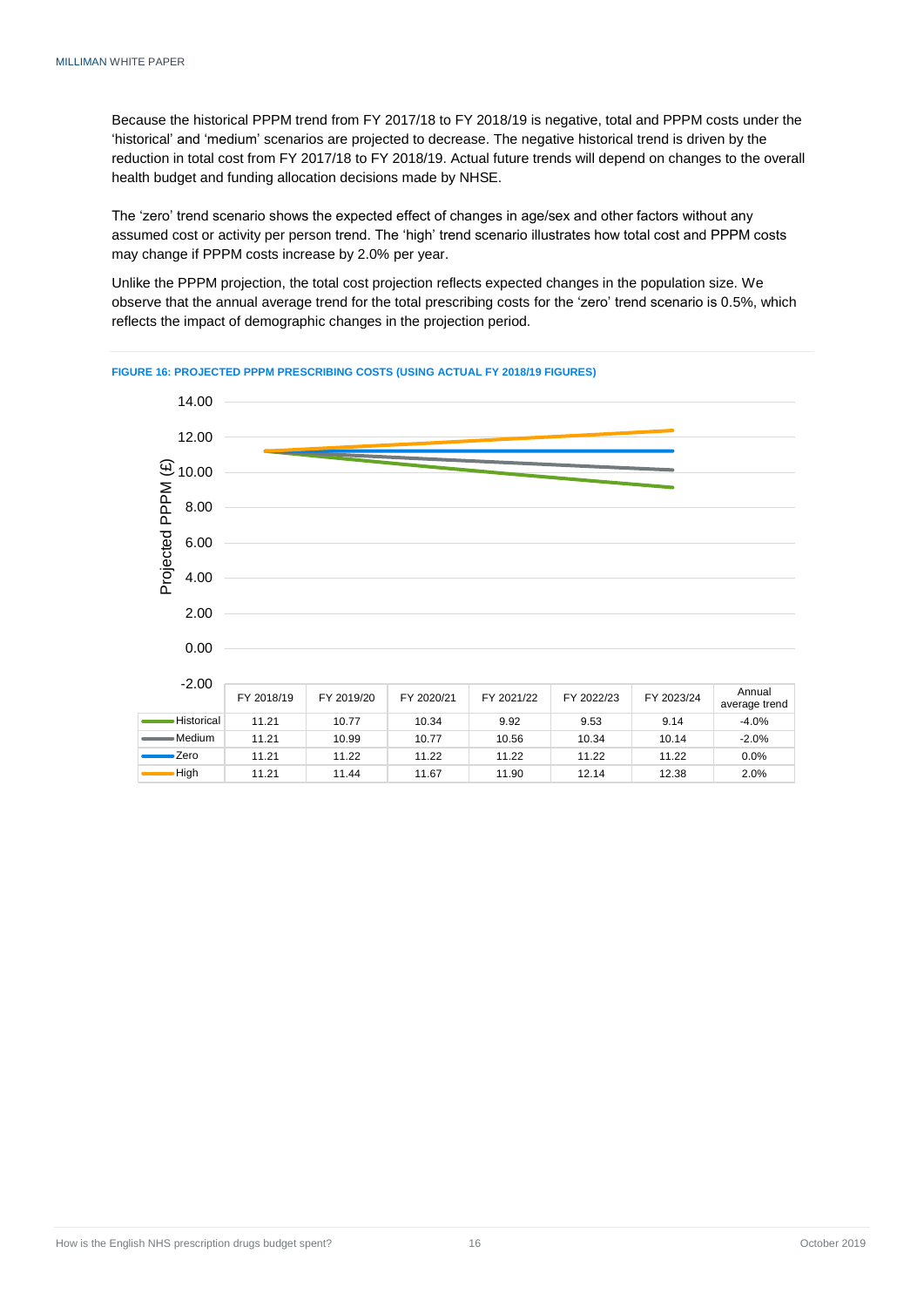

**FIGURE 17: PROJECTED TOTAL PRESCRIBING COSTS (USING ACTUAL FY 2018/19 FIGURES)**

Applying the historical trend scenario by STP, we are able to calculate the projected PPPM for each projection year. The projected PPPMs observed in Figure 18 are driven by a combination of the demographic factor changes and the PPPM trend that has been applied.

|                   |                                                           | PPPM (£)   |            |            |            |            |            |
|-------------------|-----------------------------------------------------------|------------|------------|------------|------------|------------|------------|
| <b>STP</b><br>No. | <b>STP</b>                                                | FY 2018/19 | FY 2019/20 | FY 2020/21 | FY 2021/22 | FY 2022/23 | FY 2023/24 |
| 1                 | Cumbria and North East                                    | 13.16      | 12.63      | 12.13      | 11.64      | 11.18      | 10.73      |
| 5                 | <b>Greater Manchester</b>                                 | 12.47      | 11.97      | 11.49      | 11.02      | 10.58      | 10.16      |
| $\overline{7}$    | Cheshire and Merseyside                                   | 13.27      | 12.74      | 12.23      | 11.74      | 11.27      | 10.82      |
| 3                 | West Yorkshire                                            | 11.92      | 11.44      | 10.99      | 10.55      | 10.13      | 9.72       |
| 41                | Sussex and East Surrey                                    | 12.05      | 11.57      | 11.11      | 10.67      | 10.24      | 9.83       |
| 42                | Kent and Medway                                           | 11.98      | 11.50      | 11.04      | 10.60      | 10.17      | 9.77       |
| $\overline{2}$    | Hampshire and the Isle of Wight                           | 12.00      | 11.52      | 11.06      | 10.62      | 10.19      | 9.79       |
| 28                | Lancashire and South Cumbria                              | 12.49      | 11.99      | 11.51      | 11.05      | 10.61      | 10.18      |
| 6                 | South Yorkshire and Bassetlaw                             | 13.30      | 12.77      | 12.26      | 11.77      | 11.30      | 10.84      |
| 31                | North West London                                         | 7.82       | 7.51       | 7.21       | 6.93       | 6.65       | 6.38       |
| 4                 | Humber, Coast and Vale                                    | 13.20      | 12.67      | 12.16      | 11.68      | 11.21      | 10.76      |
| 35                | North East London                                         | 8.36       | 8.03       | 7.70       | 7.40       | 7.10       | 6.82       |
| 14                | The Black Country                                         | 12.43      | 11.93      | 11.45      | 10.99      | 10.55      | 10.13      |
| 22                | Buckinghamshire, Oxfordshire and<br><b>Berkshire West</b> | 9.08       | 8.72       | 8.37       | 8.04       | 7.72       | 7.41       |
| 34                | South East London                                         | 8.20       | 7.87       | 7.56       | 7.26       | 6.97       | 6.69       |
| 24                | Hertfordshire and West Essex                              | 10.26      | 9.85       | 9.46       | 9.08       | 8.72       | 8.37       |
| 38                | Devon                                                     | 12.47      | 11.97      | 11.49      | 11.03      | 10.59      | 10.17      |
| 11                | Staffordshire                                             | 13.14      | 12.62      | 12.11      | 11.63      | 11.16      | 10.72      |

#### **FIGURE 18: PROJECTED PPPM PRESCRIBING COSTS FOR TOP 20 STPS (USING ACTUAL FY 2018/19 FIGURES)**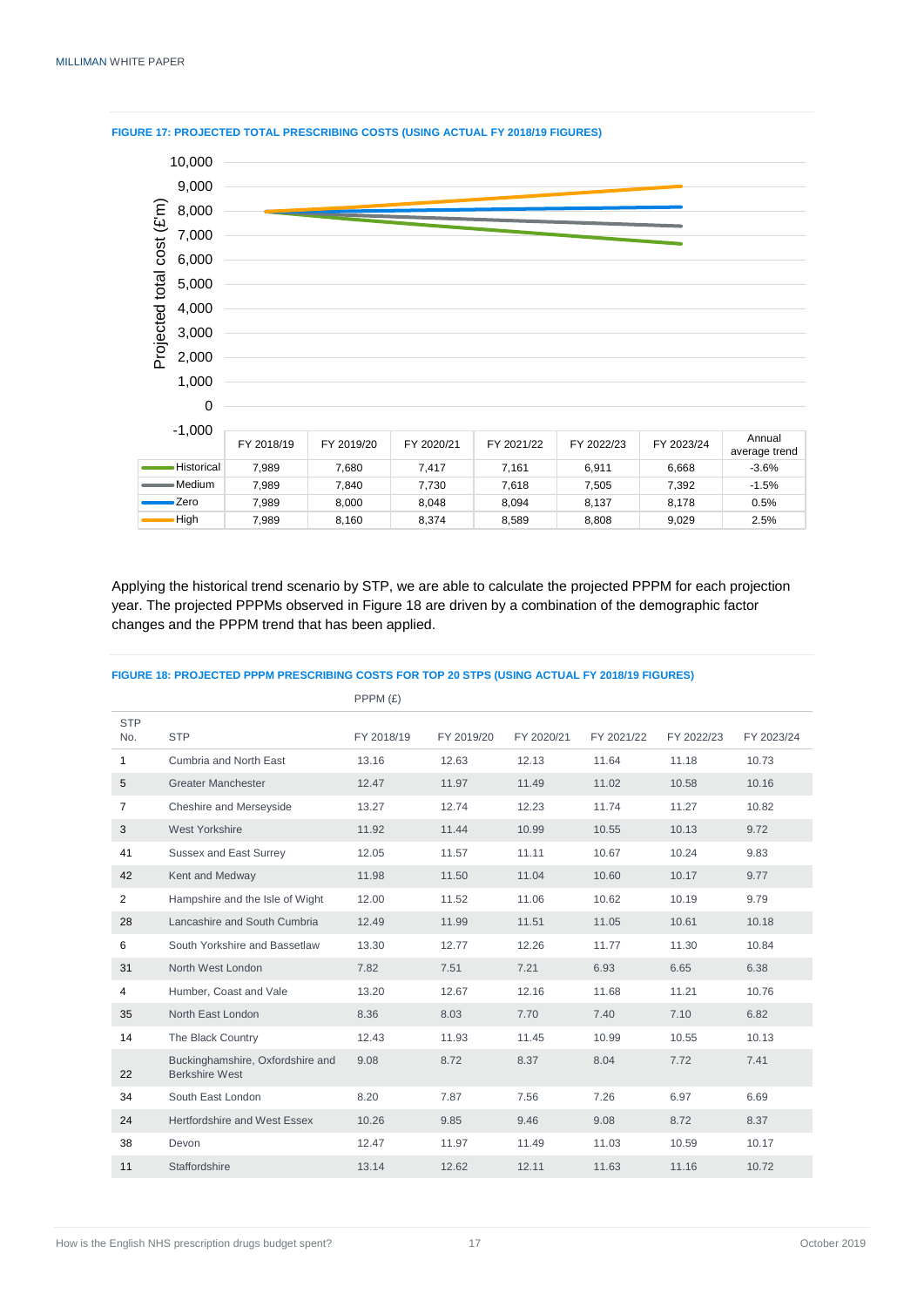|                   |                               | PPPM(E)    |            |            |            |            |            |
|-------------------|-------------------------------|------------|------------|------------|------------|------------|------------|
| <b>STP</b><br>No. | <b>STP</b>                    | FY 2018/19 | FY 2019/20 | FY 2020/21 | FY 2021/22 | FY 2022/23 | FY 2023/24 |
| 15                | Birmingham and Solihull       | 11.32      | 10.87      | 10.44      | 10.02      | 9.62       | 9.23       |
| 36                | Mid and South Essex           | 11.40      | 10.95      | 10.51      | 10.09      | 9.68       | 9.30       |
|                   | Other STPs                    | 10.72      | 10.29      | 9.89       | 9.50       | 9.12       | 8.76       |
|                   | <b>Total</b>                  | 11.21      | 10.77      | 10.34      | 9.92       | 9.53       | 9.14       |
|                   |                               |            |            |            |            |            |            |
|                   | <b>Total lives (millions)</b> | 59.4       | 59.4       | 59.8       | 60.1       | 60.5       | 60.8       |
|                   | Total cost (£ millions)       | 7,989.4    | 7,680.4    | 7,417.4    | 7,160.8    | 6,911.2    | 6,668.3    |

Figure 19 illustrates projected PPPM costs over the projection period using the historical trend scenario. With the data available, it is not possible to isolate the impact of changing age/sex and other factors at a BNF chapter level and, as such, the same historical trend and age/sex and other factors have been applied across all BNF chapters.



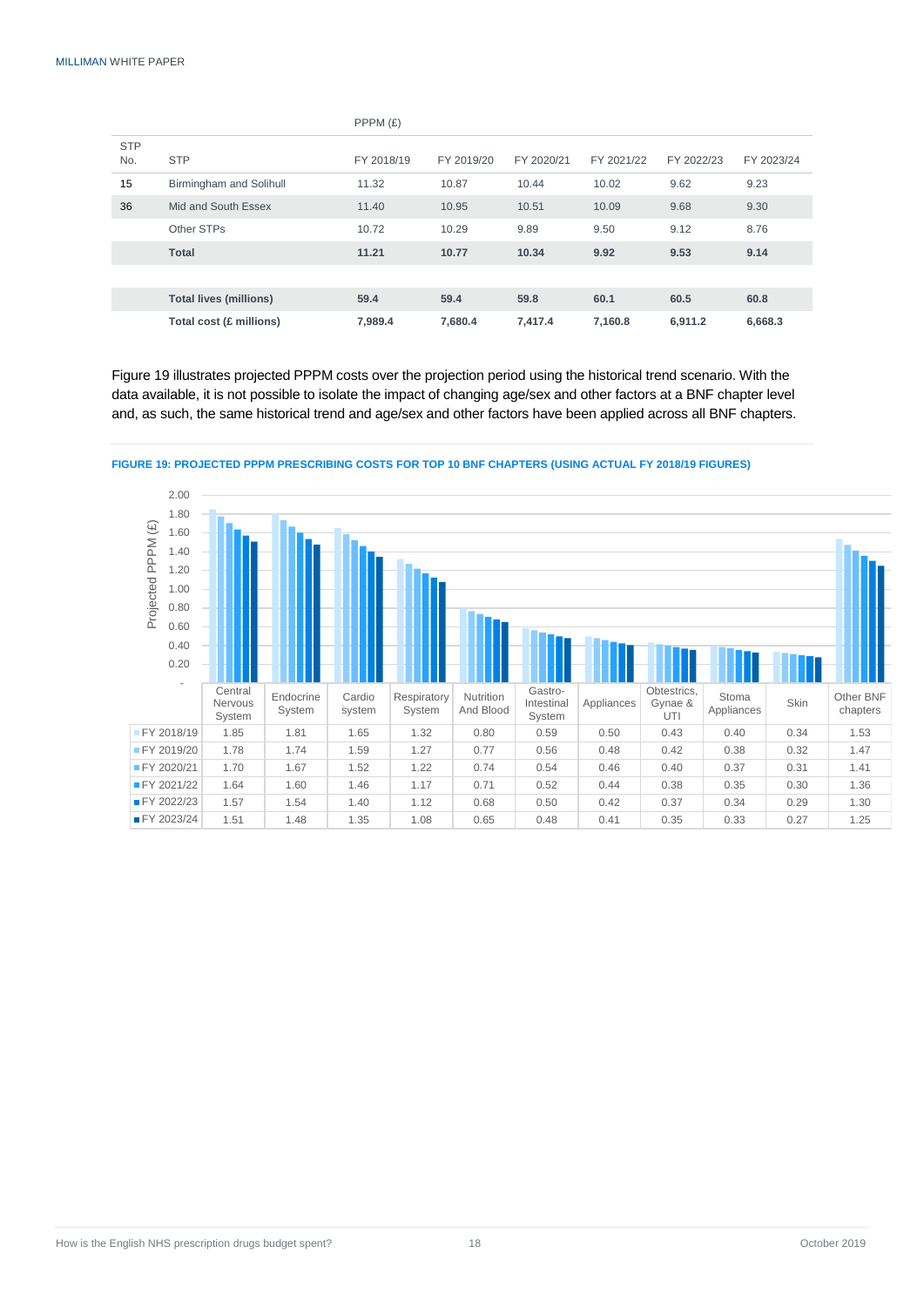# <span id="page-20-0"></span>**Conclusion**

In this paper, we provide a snapshot of the GP prescription cost and activity as well as driving trends for FY 2017/18 and FY 2018/19 in England. In addition to the actual position, we also discuss the cost and activity in FY 2018/19 if they are risk-adjusted for demographic factors. Finally, we provide a five-year projection of prescription cost (on total and PPPM bases).

We observe that the population size of NHS England has increased by 1.19% (58.7 million to 59.4 million) and the total cost PPPM has decreased by 3.83% (£11.66 to £11.21) from FY 2017/18 to FY 2018/19. Hence, the net effect is the decrease of total cost of almost 2.7% from FY 2017/18 to FY 2018/19. The decrease in total cost PPPM is driven mainly by the decrease in total cost per item trend.

Of the 21 BNF chapters, the following four comprise close to 60% of total cost: Central Nervous, Endocrine, Cardiovascular and Respiratory. We observe that the total PPPM cost decreases for most of the top 10 BNF chapters (by cost for FY 2018/19), except for Cardiovascular, Appliances and Stoma Appliances, which experienced PPPM increases.

We have compared the demographic distribution, prescription cost per item and activity levels of England's STPs for FY 2018/19. From this analysis, we observe that areas of high concentration for each parameter lie in different STPs. For FY 2018/19, Cumbria and North East STP has the highest number of lives, the highest cost per item is for Surrey Heartlands and the highest activity level per 1,000 lives is in Lincolnshire (as illustrated in the relevant heat maps in Figure 14). We have observed that there are no significant differences in the relative STP distribution of cost and activity levels between FY 2017/18 and FY 2018/19. Hence, the mix of cost by STP has remained steady over the two financial years.

We risk-adjusted the FY 2018/19 prescription cost of each STP (using demographic variables of age, gender and other factors) to obtain a more comparable view of cost by STPs. Overall, after risk adjustment, we observe a more consistent spread of total PPPM costs across England. Broadly, in FY 2018/19 the STPs in the north, east and southwest of England seem to have higher risk-adjusted total cost PPPMs as compared to the central and southern regions.

We also provide a five-year projection based on the total cost PPPM of FY 2018/19 and the population size projections. We use various scenarios to understand the impact of demographic and cost trends on the total cost. In the case of 'historical' and ''medium' total cost PPPM trend scenarios, we observe that total costs decrease by approximately 3.6% and 1.5% per year, respectively. For the 'zero' trend total cost PPPM scenario, we observe the pure impact of the age/sex and other factors, which is about 0.5% per year on the total cost. In the 'high' total cost PPPM trend scenario, the total cost increases by approximately 2.5% per year.